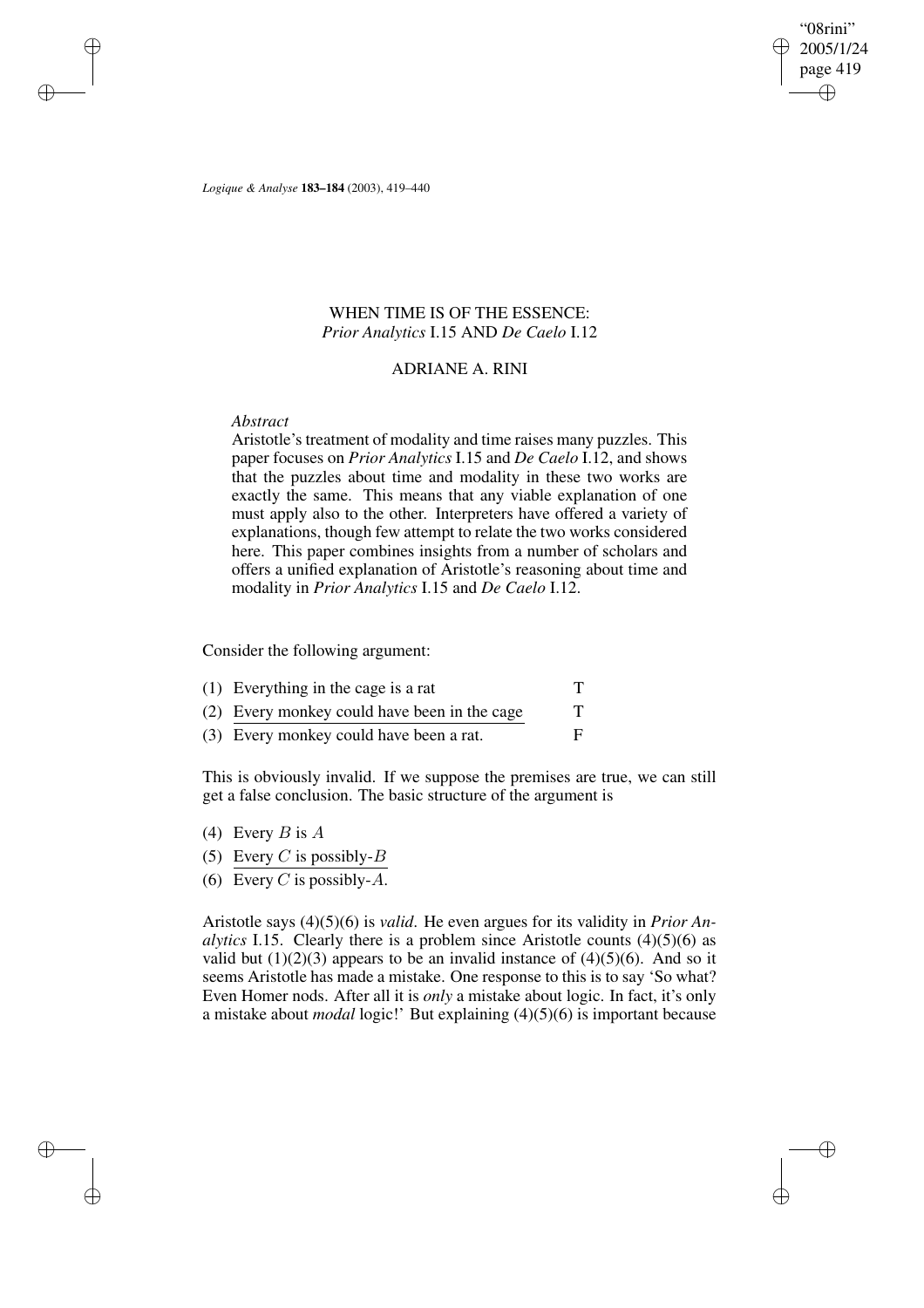"08rini" 2005/1/24 page 420 ✐ ✐

✐

✐

#### 420 ADRIANE A. RINI

Aristotle's argument for it is crucially involved in the axiomatic basis of the modal syllogistic. A consequence is that the problem presented by  $(1)(2)(3)$ and  $(4)(5)(6)$  is a problem that crops up again and again in Aristotle's logic. But the difficulty here in the logic is not isolated from the rest of Aristotle's philosophy. Commentators have noticed a similarity between *Prior Analytics* I.15 and *De Caelo* I.12. My purpose is to discuss this parallel in detail and show that the moves in the logic are exactly the same as moves Aristotle makes in *De Caelo* I.12. One consequence is that any viable explanation of one must apply also to the other, and part of my project will be to develop a unified account of Aristotle's reasoning about time and modality in *Prior Analytics* I.15 and *De Caelo* I.12.

# I

The technical name for  $(4)(5)(6)$  is usually given as Barbara XQM, and I will refer to it this way.<sup>1</sup> In *An.Pr.* I.15, 34a34–b2, Aristotle gives a 'proof' to establish the validity of  $(4)(5)(6)$ . He gives what he calls a 'proof through impossibility.' It is a kind of *reductio* argument:<sup>2</sup>

Now, with these determinations made, (4) let A belong to every B and (5) let it be possible for B to belong to every C. Then (6) it is necessary for it to be possible for A to belong to every C. (7) For let it not be possible, and (8) put B as belonging to every C (this is false although not impossible). Therefore, if (7) it is not possible for A to belong to every C and (8) B belongs to every C, then (9) it will not be possible for A to belong to every B (for a deduction comes about through the third figure). But it was assumed that it is possible for A to belong to every B. Therefore, it is necessary for it to be

 $1(4)(5)(6)$  is in the form of a Barbara syllogism, which means that its general form is:

| Every $B$ is $A$ |
|------------------|
| Every C is $B$   |
| Every C is $A$ . |

(4)(5)(6) has a non-modal (X) major premise and a contingent (Q) minor premise. Aristotle seems to treat the conclusion in such cases as a statement about possibility (i.e., about what is not-necessarily-not [M]) rather than a statement about contingency (i.e., about what is neither necessary nor impossible [Q]).

2 I use Robin Smith's (1989) translation of *Prior Analytics*. In the Oxford Clarendon Series, I use Ackrill's translation of *De Interpretatione*, Barnes' *Posterior Analytics*, and Williams' *De Generatione et Corruptione*. I use the Oxford translations of *De Caelo* by Stocks and *Metaphysics* by Ross.

✐

✐

✐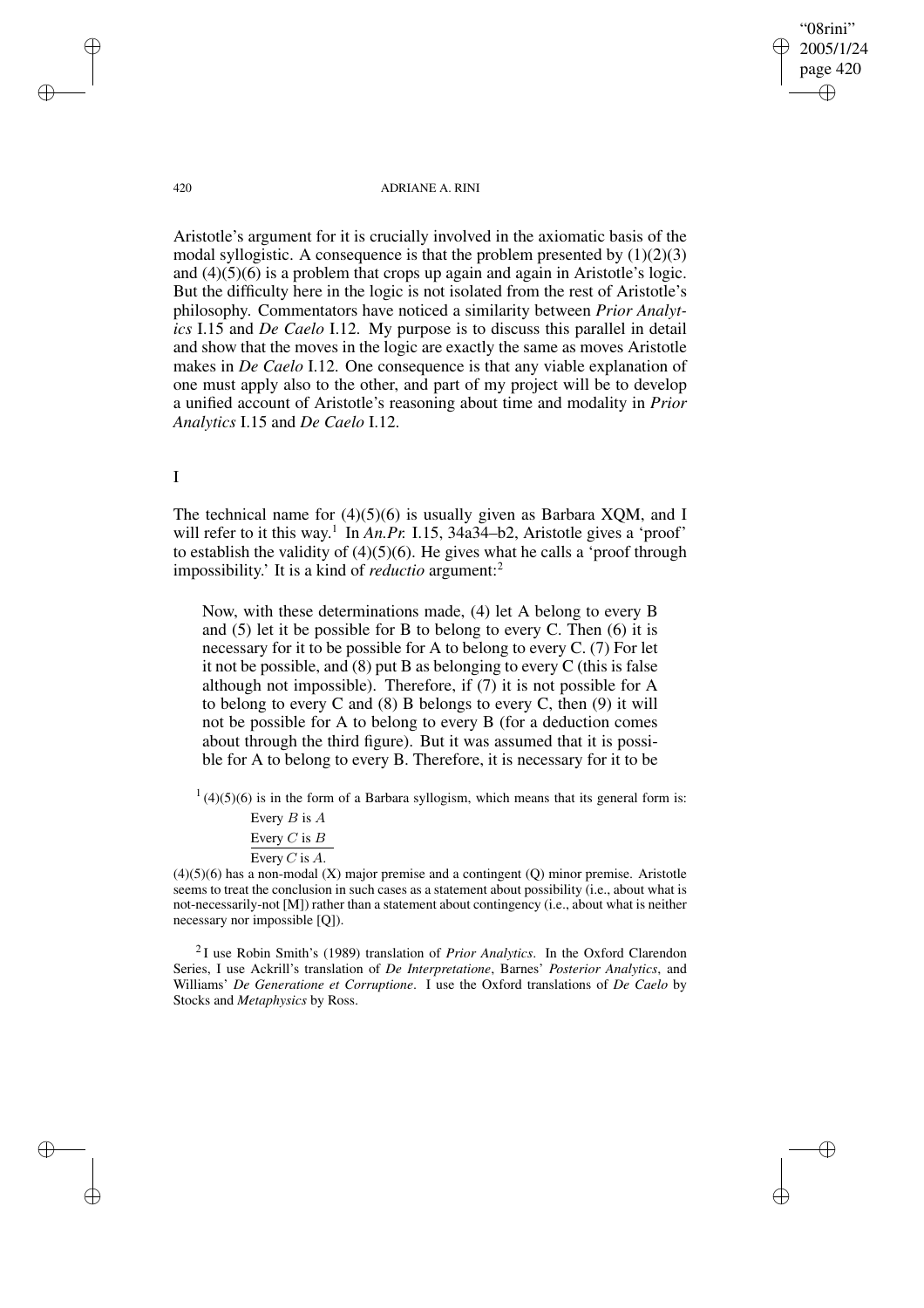WHEN TIME IS OF THE ESSENCE: *Prior Analytics* I.15 AND *De Caelo* I.12 421

"08rini" 2005/1/24 page 421 ✐ ✐

✐

✐

possible for A to belong to every C (for when something false but not impossible was supposed, the result is impossible). (*An.Pr.* I.15, 34a34–b2)

Aristotle's explanation depends upon a principle, defended a few lines earlier: 'when something false but not impossible is assumed, then what results through that assumption will also be false but not impossible' (34a25–27). Aristotle's point is that if you wish to reason from one possibility to another, you are entitled to do so by assuming the first possibility true — that is to say, actualized — and reasoning that in that case the second possibility will also be true — that is to say, actualized. The 'reductio' form of this principle says that if a contradiction results from actualizing the possibility then the possibility could not have obtained. The principle is put to use in the 'proof through impossibility'. Following on from  $(4)(5)(6)$ :

|                    | (4) Every B is A (1) Everything in the cage is a rat                     |
|--------------------|--------------------------------------------------------------------------|
|                    | (5) Every C is possibly- $B(2)$ Every monkey could have been in the cage |
|                    | (6) Every C is possibly-A (3) Every monkey could be a rat                |
| Suppose            |                                                                          |
|                    | (7) Some C is not possibly- $A$ Some monkey could not be a rat           |
| (8) Every C is $B$ | Every monkey is in the cage                                              |

Then

✐

✐

✐

✐

(9) Some B is not possibly-A Something in the cage could not be a rat

(9) and (4) cannot both be true, so Aristotle wants to say the reductio shows we can syllogize to  $(6)$ .

This is Aristotle's argument, where the step from  $(5)/(2)$  to  $(8)$  is the actualizing of a possibility. However, when we look at it more closely we can see that there is an illegitimate move here. In supposing (2) is actualized Aristotle seems to have forgotten that that changes the truth value of our initial premise (1); for in supposing that every monkey *is* in the cage we are *denying* that everything in the cage is a rat.

Patterson (1995) offers the following diagnosis: 'The problem... is that the possible truth of *each* premise of a given valid syllogism does not guarantee the possible truth of their conjunction' (p. 161). If this is right, then Aristotle's mistake is thinking that (\*) is a (valid) principle of modal logic:

(\*) If (possibly p & possibly q), then possibly  $(p \& q)$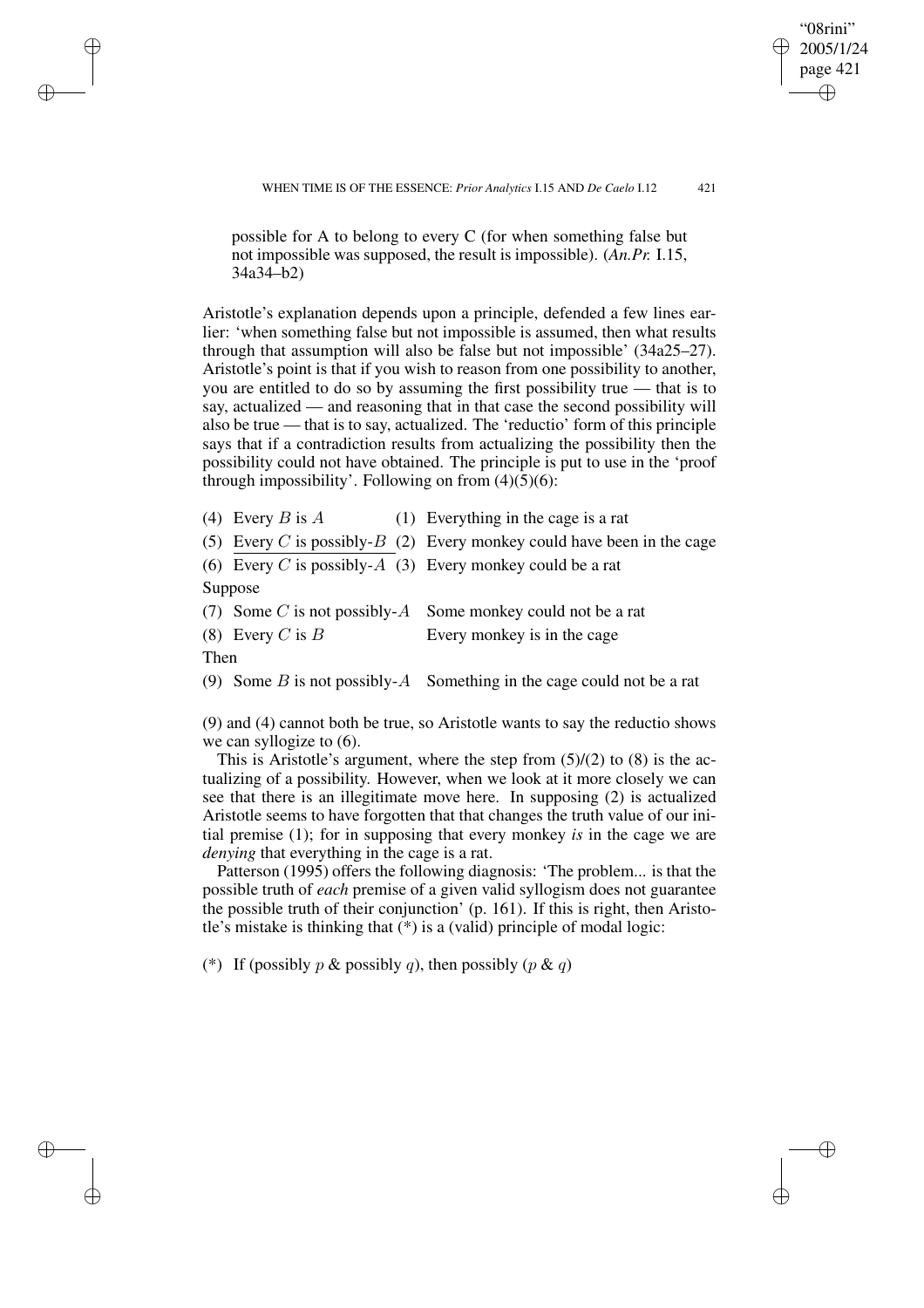## "08rini" 2005/1/24 page 422 ✐ ✐

✐

✐

#### 422 ADRIANE A. RINI

On Patterson's account, Aristotle makes the mistake earlier in the text, at *An.Pr.* 34a5–6:

It must first be explained that if it is necessary for B to be when A is, then when A is possible B will of necessity also be possible.

As he continues, Aristotle makes it very clear that A must stand for *two* propositions.

Next, one must not take 'when A is, B is' as if it meant that B will be when some single thing A is. For nothing is of necessity when a single thing is, but instead only if at least two things are, that is, when the premises are so related as was stated concerning deductions (34a16–19).

Patterson points out that Aristotle's proof requires the joint possibility of both premises, while he is only entitled to assume that 'possible' applies to the two premises separately: (possibly  $p$ ) and (possibly  $q$ ). Returning to  $(4)(5)(6)$ , premise  $(4)$  'everything in the cage is a rat' is possible because it is given as true, premise (5) 'every monkey *could have been* in the cage' is obviously about possibility. So, by (\*), the conjunction (everything in the cage is a rat  $&$  every monkey is in the cage) is possible. Therefore the conclusion (6) 'every monkey could have been a rat' is possible.

In fact Aristotle himself seems to be troubled about  $\overline{(4)}(5)(6)$ . After setting out his reductio 'proof,' Aristotle tries to explain what he takes to be wrong with  $(4)(5)(6)$ .<sup>3</sup>

One must take 'belonging to every' without limiting it with respect to time (μη κατα χρόνον), e.g., 'now' or 'at this time', but rather without qualification ( $\hat{\alpha} \pi \lambda \hat{\omega}_s$ ). For it is also by means of these sorts of premises that we produce deductions, since there will not be a deduction if the premise is taken as holding only at a moment ( $\kappa \alpha \tau \alpha'$ )  $\tau\delta v\hat{v}v$ ). For perhaps nothing prevents man from belonging to everything in motion at some time (for example, if nothing else should be

<sup>3</sup> Immediately following the indirect 'proof' we find at 34b2–5 what purports to be a direct proof of the same syllogism 'through the first figure.' But there is a question whether the proof described is really a proof of Barbara XQM or a proof of a different syllogism, Barbara QXQ [QXM]. Most commentators bracket lines 34b2–5, and Ross (1949) dismisses the passage as 'the work of a rather stupid glossator.' Patterson (1995) takes the passage 34b2–5 to be a proof of Barbara XQM that illustrates the modal principle that if p entails q, then if p is at worst false, q is at worst false. See Patterson p. 165. However nothing in the present paper hinges on linking such a modal principle to the passage 34b2–5.

✐

✐

✐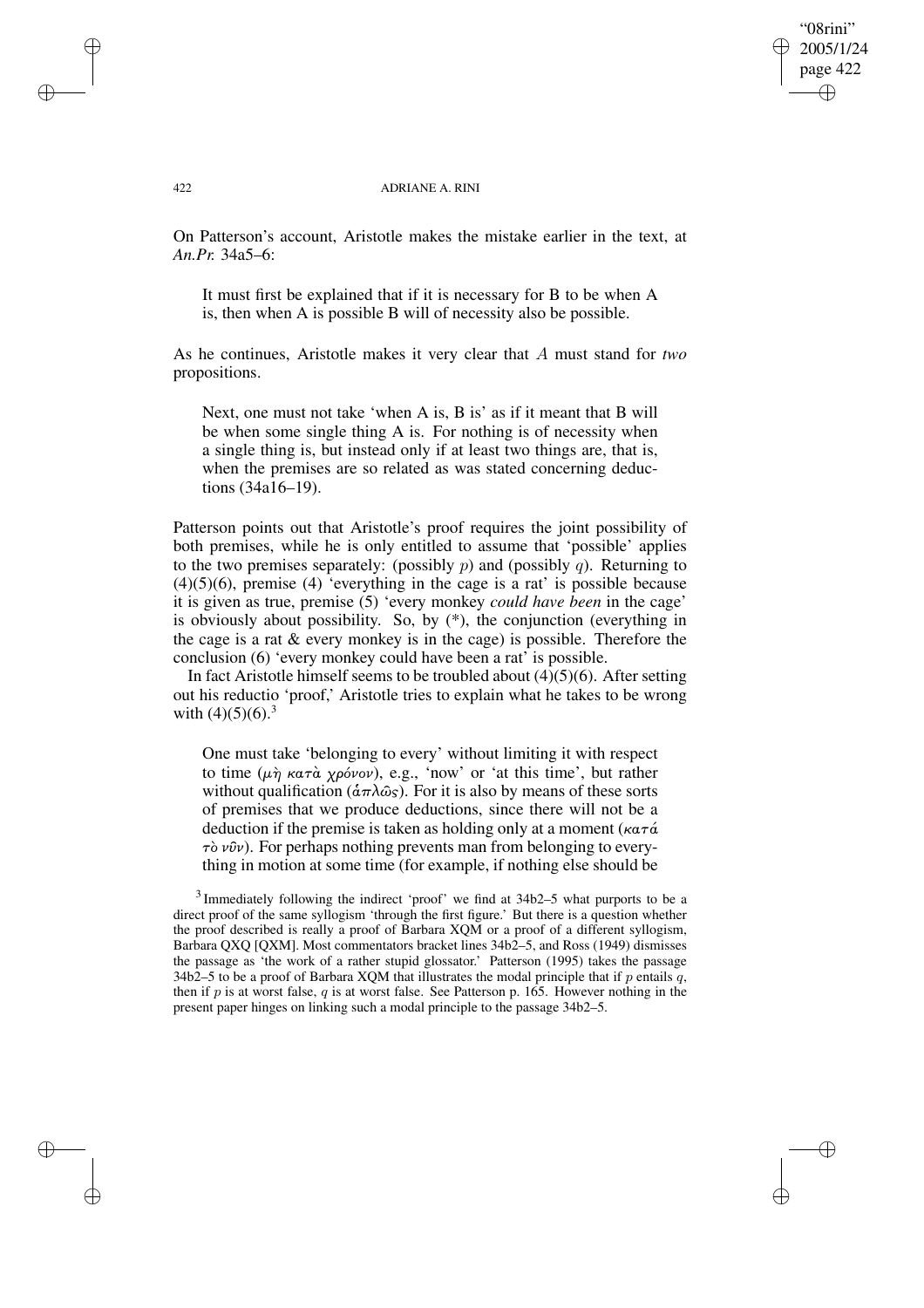"08rini" 2005/1/24 page 423

✐

✐

✐

✐

moving), and it is possible for moving to belong to every horse, but yet it is not possible for man to belong to any horse. Next, let the first term be animal, the middle term moving, the last term man. The premises will be in the same relationship, then, but the conclusion will be necessary not possible (for a man is of necessity an animal). It is evident, then, that the universal should be taken as holding without qualification, and not as determined with respect to time. [*An.Pr.* I.15, 34b7–18]

✐

✐

✐

✐

This passage has caused Aristotle's interpreters quite a lot of difficulty. Many take the passage as some kind of restriction on  $(4)(5)(6)$ ; Tredennick reads it as a *rejection* of (4)(5)(6). Patterson (p. 174) doubts its authenticity and suggests it might be excised. But, however cryptic, this passage is the most explicit discussion Aristotle gives linking his conception of time to his modal syllogistic. Part of my aim is to make clear how this passage is a key to understanding Aristotle's reasoning.

One reason why *An.Pr.* I.15 is the focus of so much attention comes from the fact that the general structure of the chapter is not always obvious, and this has allowed plenty of room for interpreters to disagree. Here is one way to understand the main logical moves:

- (a) At 34a5–6, Aristotle sets out the principle (\*) If (possibly  $p \&$  possibly q), then possibly (p & q). Aristotle presents (\*) as though it were a valid principle, but in fact it is not. He then employs (\*) in his account of Barbara XQM, (4)(5)(6), and hence produces an illegitimate proof, at 34a34–b2.
- (b) At 34b7–18, Aristotle seems to reconsider his proof of Barbara XQM and tries to remedy the error in the logic, turning to some ideas he holds about *time* and using them to help construct counter-examples to Barbara XQM.

Taking (a) and (b) together keeps with the spirit of Tredennick's reading. But together (a) and (b) give the text a different structure than what Patterson sees. Patterson focuses on (a) and excises (b), and so regards chapter I.15 as setting out a logical principle (\*) that Aristotle adheres to and employs. The working hypothesis in this paper is that *both* (a) and (b) are part of the development of Aristotle's logical principles. Perhaps a good way to think of (a) and (b) is as representing different layers in this development.

So what is going on in *An.Pr.* I.15, 34b7–18? Without a doubt the passage is a warning not to pick premises that hold only at a time. In the passage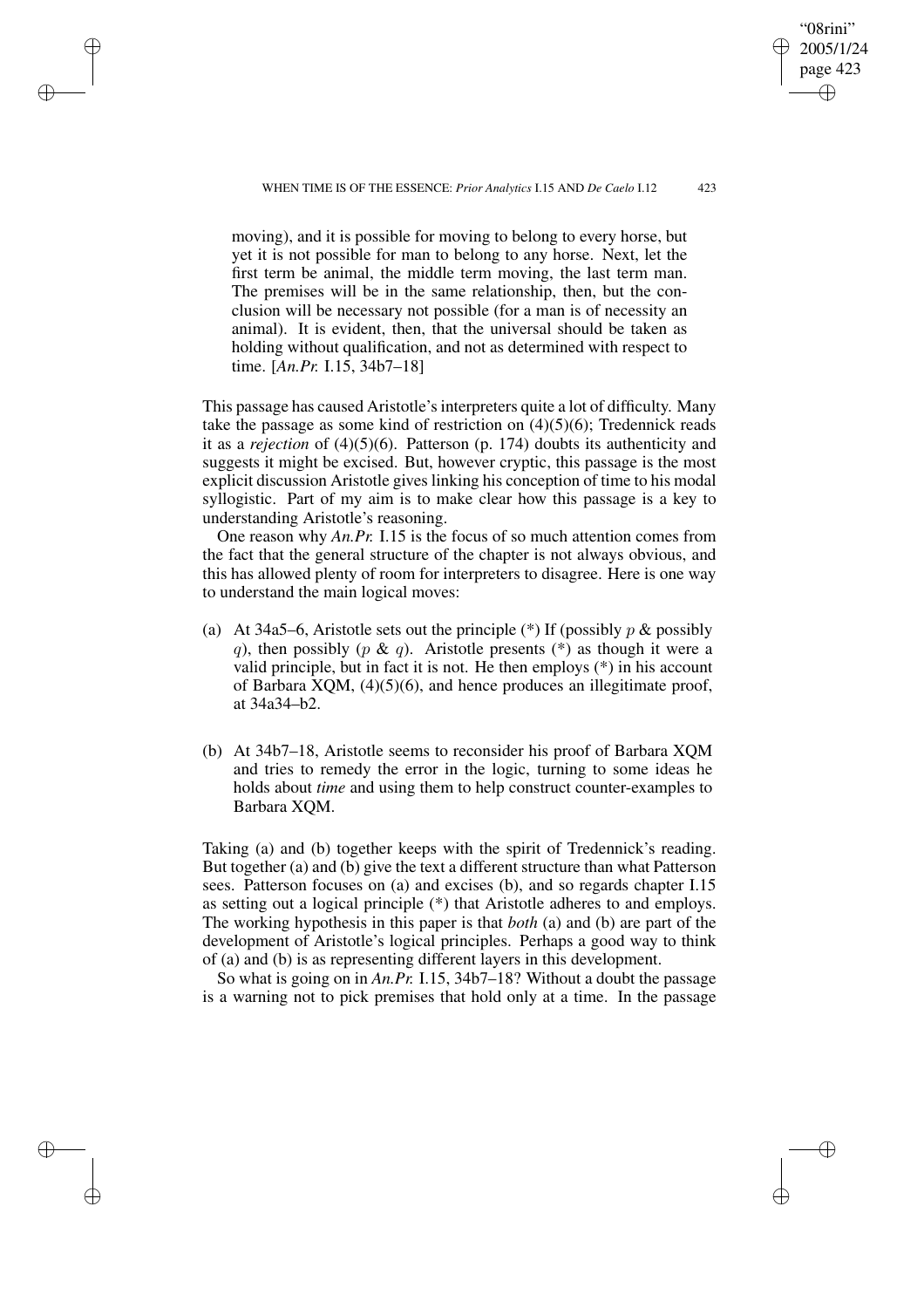"08rini" 2005/1/24 page 424 ✐ ✐

✐

✐

#### 424 ADRIANE A. RINI

Aristotle gives two sets of terms which illustrate the danger of trying to syllogize from premises that hold only at a time. The first set of terms is man, moving, horse. The second set is animal, moving, man. When Aristotle puts these terms in (4)(5)(6) he gets conclusions that are *impossible*. The first set of terms gives:

 $(C_1)$  All moving things are men All horses are possibly moving All horses are possibly men.

This is just like my example of the rats in the cage in  $(1)(2)(3)$ . The conclusion is *impossible*. No horse is possibly a man because horses are essentially not men; their nature excludes their being men.

The second set of terms gives:

 $(C_2)$  All moving things are animals All men are possibly moving All men are possibly animals.

As a counter-example this seems a bit weird, because we want to say that, surely, whatever is necessary is possible. But Aristotle clearly does not think that is the case here — he says 'but the conclusion will be necessary *not* possible (for a man is of necessity an animal).' In this passage 'possible' is  $\epsilon \nu \delta \epsilon \chi \delta \mu \epsilon \nu \nu$ . Aristotle has two senses of  $\epsilon \nu \delta \epsilon \chi \delta \mu \epsilon \nu \nu$ , and as a rule he is very precise about which sense he uses, though here there is some question about which is right. Sometimes  $\epsilon \nu \delta \epsilon \chi \delta \mu \epsilon \nu \nu \nu$  means not-necessarily-not (the logician's  $M$ ); other times it means neither necessary nor impossible (the logician's Q). Aristotle often refers to this Q-possibility as 'possible according to the determination.' He gives his definition at *An.Pr.* I.13, 32a20: 'I use the expressions 'to be possible  $(\partial \partial \xi)(\partial \partial \theta)$ ' and 'what is possible (τὸ ἐν- $\delta \epsilon \chi \delta \mu \epsilon \nu \omega$ )' in application to something if it is not necessary but nothing impossible results if it is put as being the case (for it is only equivocally that we say that what is necessary is possible).' According to Aristotle, no man is a possible animal because every man is by necessity an animal. This requires that 'possibly' in the conclusion means 'contingently,' i.e.,  $Q$ , not  $M$ . In my own discussion I will use 'possible' only when I mean M ('not-necessarilynot') and will use 'contingent' when I mean Q. (See note 1.)

Most commentators take the conclusion to be about  $M$ -possibility, following Aristotle's remarks in I.15, 33b27–33 and 34b27–31. See for instance Ross (1949), Smith (1989), and Thom (1996). Let's suppose for the moment that Aristotle is trying, via  $(C_1)$  and  $(C_2)$ , to establish the validity of Barbara

✐

✐

✐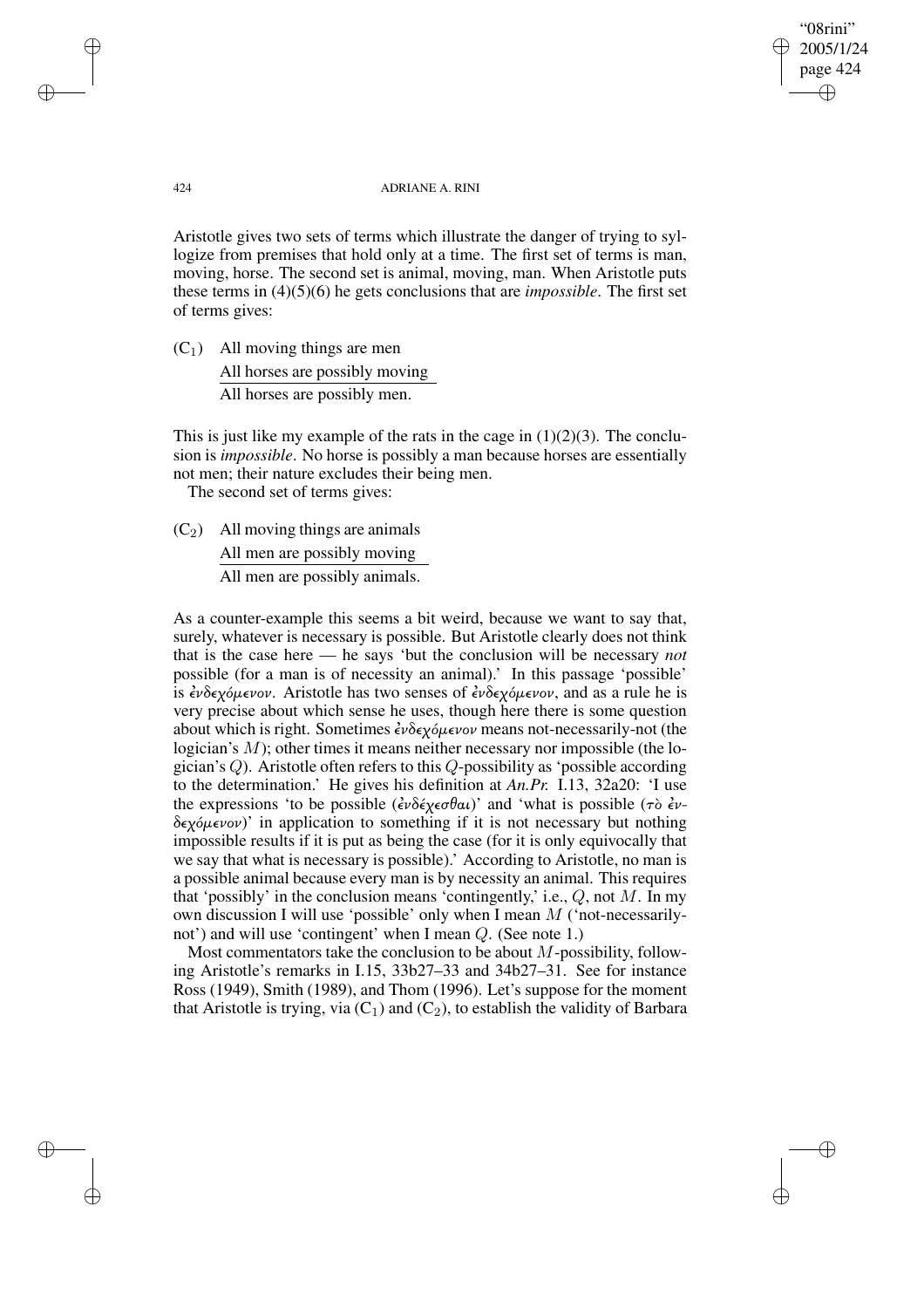WHEN TIME IS OF THE ESSENCE: *Prior Analytics* I.15 AND *De Caelo* I.12 425

✐

✐

✐

✐

"08rini" 2005/1/24 page 425

✐

✐

✐

✐

XQM and the invalidity of Barbara XQQ. Taking Aristotle this way saddles him with two problems. First,  $(C_1)$  and  $(C_2)$  together are 'overkill' — to show that a Q-conclusion does not follow all Aristotle needs to do is show that *either* 'every C cannot be A' *or* 'every C must be A.' He does not need to show *both*. Second, and more serious, the overkill here automatically invalidates Barbara XQM — and if Aristotle does not notice that, then he is making a bad mistake. For if Barbara XQM were valid then he has a sense of possible according to which a horse *could* be a man. But there is no sense of possible for Aristotle (neither 'according to the determination' [Q] nor 'not according to the determination'  $[M]$ ) by which a horse can be a man. And in fact a reason against attributing this mistake to Aristotle is found by noting how he continues. He seems to think the problem with Barbara XQM has something to do with *time*. So let's suppose that Aristotle notices that  $(C_1)$ invalidates Barbara XQM, that he is troubled by this, and that the passage 34b7–18 is an attempt to rectify the problem.

How might time help? Aristotle's explanation, at 34b7–18, is that when we choose premises that hold only at a moment, we cannot always make valid deductions. That is, we cannot syllogize. So we want to know what is it about a premise that makes it hold only at a time? In the case of Aristotle's counter-examples, the premises that hold only at a moment (κατά τὸ νῦν) are 'all moving things are men' and 'all moving things are animals.' These premises have a subject term in common: 'moving thing' (κινούμενον). Take the premise 'all moving things are men.' It is not always true. One way to think of it is that the subject 'moving thing' is in effect '*now* moving things.' 'All *now* moving things are men' is true now (when nothing else is moving,  $34b12$ ), but it will be false tomorrow when, say, horses move.<sup>4</sup> So the premise is only *sometimes* true.<sup>5</sup> Aristotle at least sketches a solution in *An.Pr.* I.15, 34b7–18. He thinks that if we choose premises which hold *at all times* we can avoid the problem. But the terms he offers do not give unrestricted (*haplos*) premises. We need to chose terms in a way that does not restrict the time at which the premises hold.<sup>6</sup> The following example helps make this clearer:

<sup>4</sup> See *Physics* IV,11; VI,3 for a similar explanation of 'true at a moment.'

<sup>5</sup> Not all propositions that have accidents as subjects are like this. For instance, 'all red things are colored' is *always* true because 'colored' is part of the meaning of 'red.'

<sup>6</sup> This means that requiring unrestricted (*haplos*) premises is, in effect, a restriction on our choice of terms. Such a restriction is not surprising. Throughout the modal syllogistic we find Aristotle restricts modal terms. See Rini (1996 and 1998). See also Tredennick (1938, p. 188).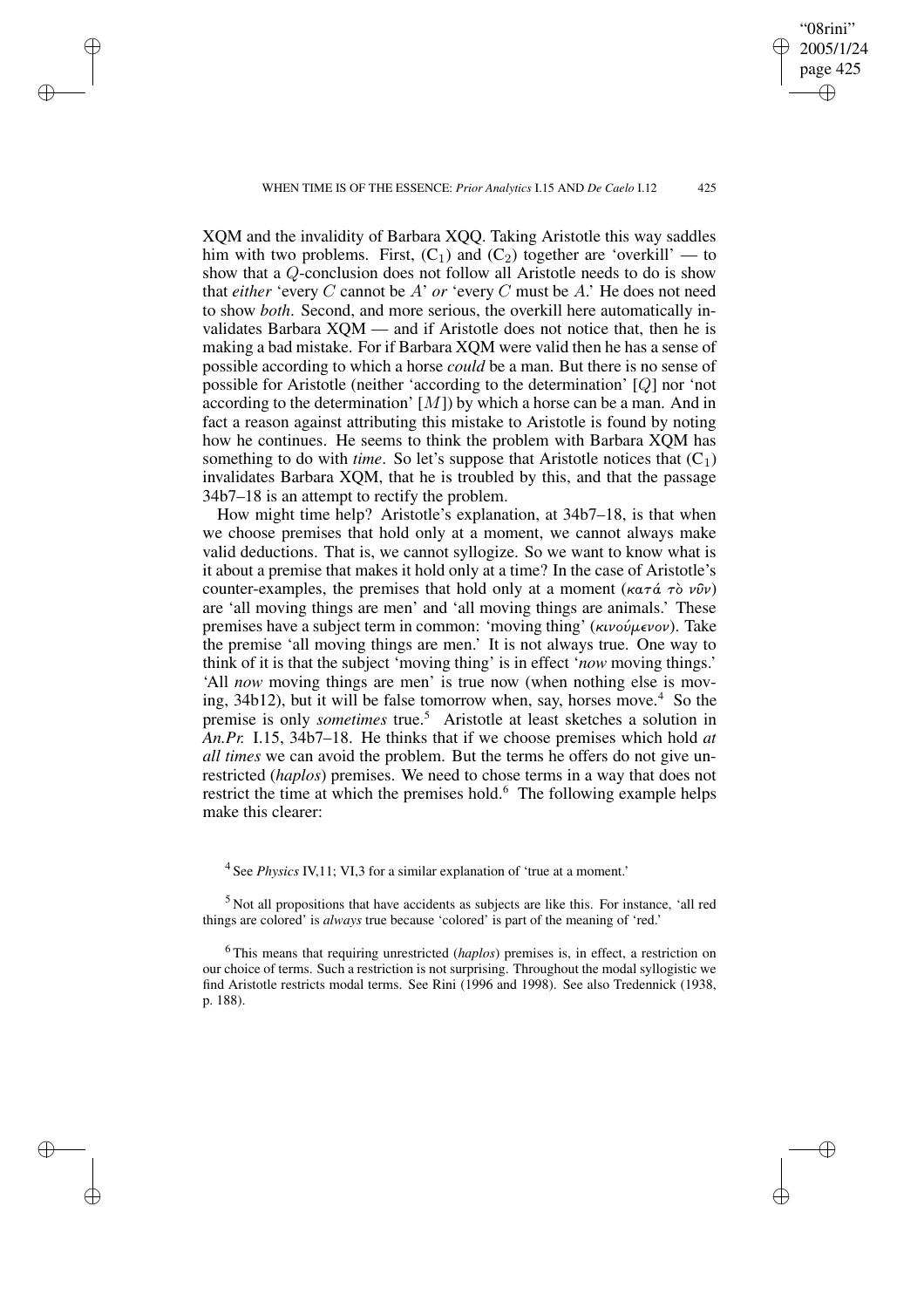#### 426 ADRIANE A. RINI

"08rini" 2005/1/24 page 426

✐

✐

✐

✐

| (10) Every bird in antarctica is a penguin<br>(always)    | [Every <i>B</i> is $A$ (always)] |
|-----------------------------------------------------------|----------------------------------|
| $(11)$ Every albatross could be (a bird) in<br>antarctica | [Every C is possibly $B$ ]       |
| (12) Every albatross could be a penguin                   | [Every C is possibly A]          |

Now our premises hold without respect to time, and so they seem to follow Aristotle's instructions in *An.Pr.* I.15. But we *still* have a syllogism which is plainly invalid. We can suppose the premises are true, but our conclusion is still impossible — no albatross could ever be a penguin. Aristotle, however, wants Barbara XQM valid.

## II

But all is not lost. There are still ways we might validate Barbara XQM. The *Principle of Plenitude* provides one way of doing just that.

Mignucci  $(1972)^7$  and Hintikka (1973) attribute to Aristotle the following principle:

(A) If it is possible that p, then at some time it is the case that  $p$ 

(B) If it is always the case that  $p$ , then it is necessary that  $p$ .

These are the *Principle of Plenitude*. Hintikka tells us that (A) and (B) capture a special connection between time and modality — a connection he thinks Aristotle routinely uses. (A) and (B) are modally equivalent. For our purposes here it will do to focus on (A). The idea is very simple — any thing that is possible will at some time be realized. For instance, if it is possible for Socrates to sit, then there is some time at which Socrates actually sits.

Look at what happens if we apply the principle of plenitude to the syllogism above.

(13) Every bird in antarctica is a penguin (always)

(14) Every albatross is sometimes in antarctica

(15) Every albatross is sometimes a penguin.

<sup>7</sup> Unfortunately I have not been able to access a copy of Mignucci's book. Patterson (p. 161) reports that 'Mignucci... contends that Aristotle appeals to a principle that if  $p$  is possible, then p will at some time be true.'

✐

✐

✐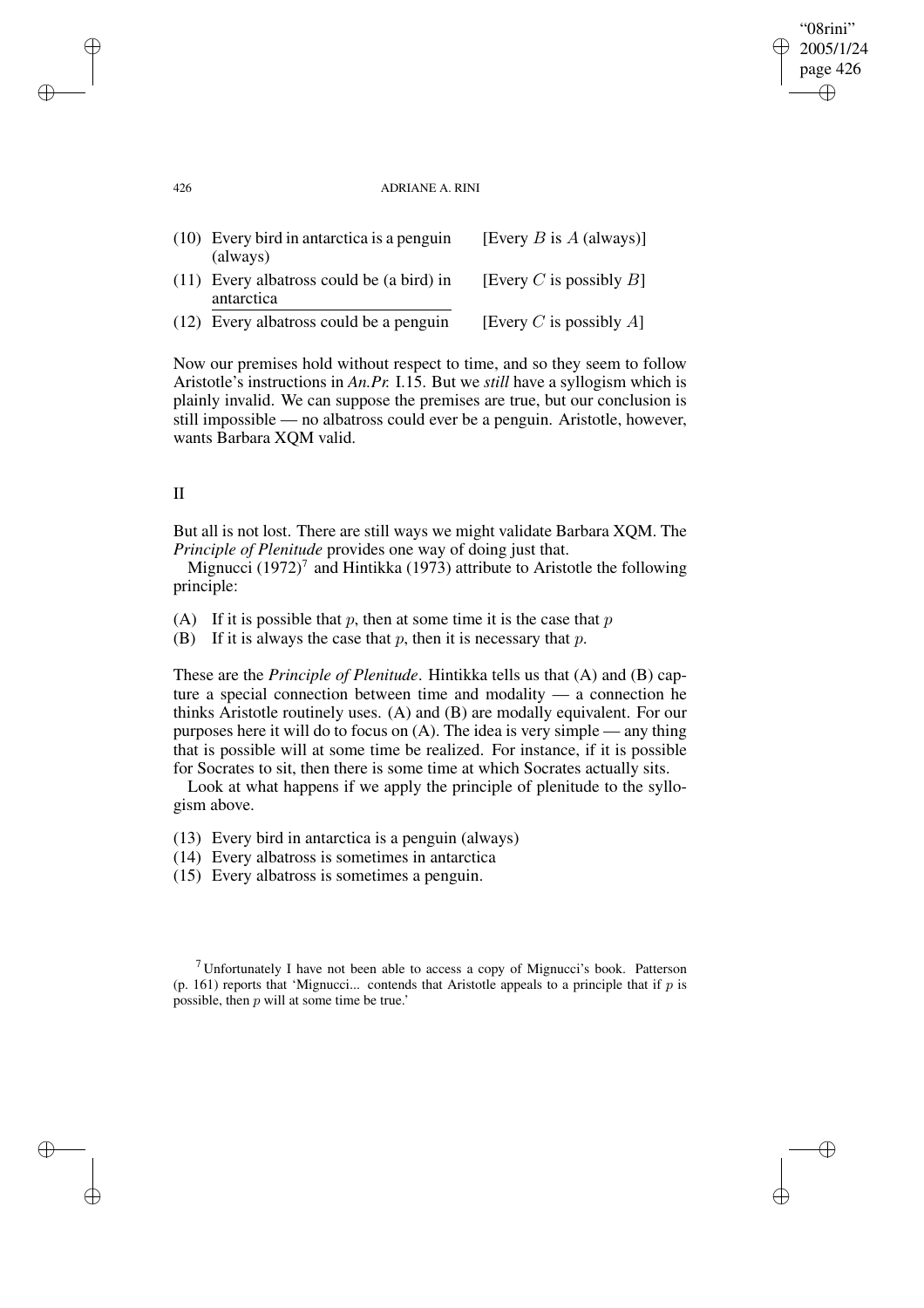"08rini" 2005/1/24 page 427

✐

✐

✐

✐

This is valid, but it is only trivially valid. The problem in this case is that the *plenitizing* has the consequence that the premises cannot be true together. For Aristotle this means there is no syllogism.

Notice that in each of Aristotle's own counter-examples,  $(C_1)$  and  $(C_2)$ , only the  $B$  term is an accident; the  $A$  term is an Aristotelian substance term. If we are to have a true conclusion the  $A$  term cannot be a substance term. For if  $\varphi$  is such a term, then  $\varphi$  is equivalent to L $\varphi$ , and  $\sim \varphi$  is equivalent to L∼ $\varphi$ .<sup>8</sup> When A is 'man' we get the false (M and Q) conclusion 'all horses are possibly men'; when  $A$  is 'animal' we get the false  $(Q)$  conclusion 'all men are possibly animals.' To produce a valid instance of Barbara XQM with true premises then *both* A and B must be accidental terms. B has got to be an accident if the premise 'All C's are possibly B's' is a *true* premise. If  $B$  were a substance term, then by his own lights Aristotle would count 'All C's are possibly B's' as *false*, because that is exactly what he *does* do with the conclusion in his counter-examples. So any non-trivial example of Barbara XQM will have to have two accidental terms, A and B. Aristotle's own examples, because they have only one accidental term, will never be non-trivial. Aristotle does not have a notion of trivial validity, but he may be aware that without better terms he cannot syllogize: A similar problem arises in the parallel discussion of Celarent, prompting Aristotle to remark, there, that 'the terms should be better chosen' (*An.Pr.* I.15, 35a3).

Can we validate Barbara XQM non-trivially - i.e., with premises that can be true together? Consider Barbara with accidental terms:<sup>9</sup>

| (16) Every bus driver is employed (always)  | [Every $B$ is $A$ (always)] |
|---------------------------------------------|-----------------------------|
| (17) Every student is possibly a bus driver | [Every C is possibly $B$ ]  |
| (18) Every student is possibly employed     | [Every C is possibly A]     |

The *plenitized* version of this is:

✐

✐

✐

✐

- (19) Every bus driver is employed (always)
- (20) Every student is sometimes a bus driver

 $8$  Rini (1998) calls this the 'Substance Principle' (p. 569, n. 10) and illustrates its use in Aristotle's logic.

<sup>9</sup> It isn't obvious whether  $(16)(17)(18)$  is valid or not. Even with accidental terms and true premises, Barbara XQM might arguably have a false conclusion:

| Everything looking at a clown is laughing (always) |  |
|----------------------------------------------------|--|
| Every cat can look at a clown                      |  |
| Every cat can laugh                                |  |

Of course the *plenitized* version of this will be valid, just as the *plenitized* version of  $(10)(11)(12)$  — i.e.,  $(13)(14)(15)$  — is valid.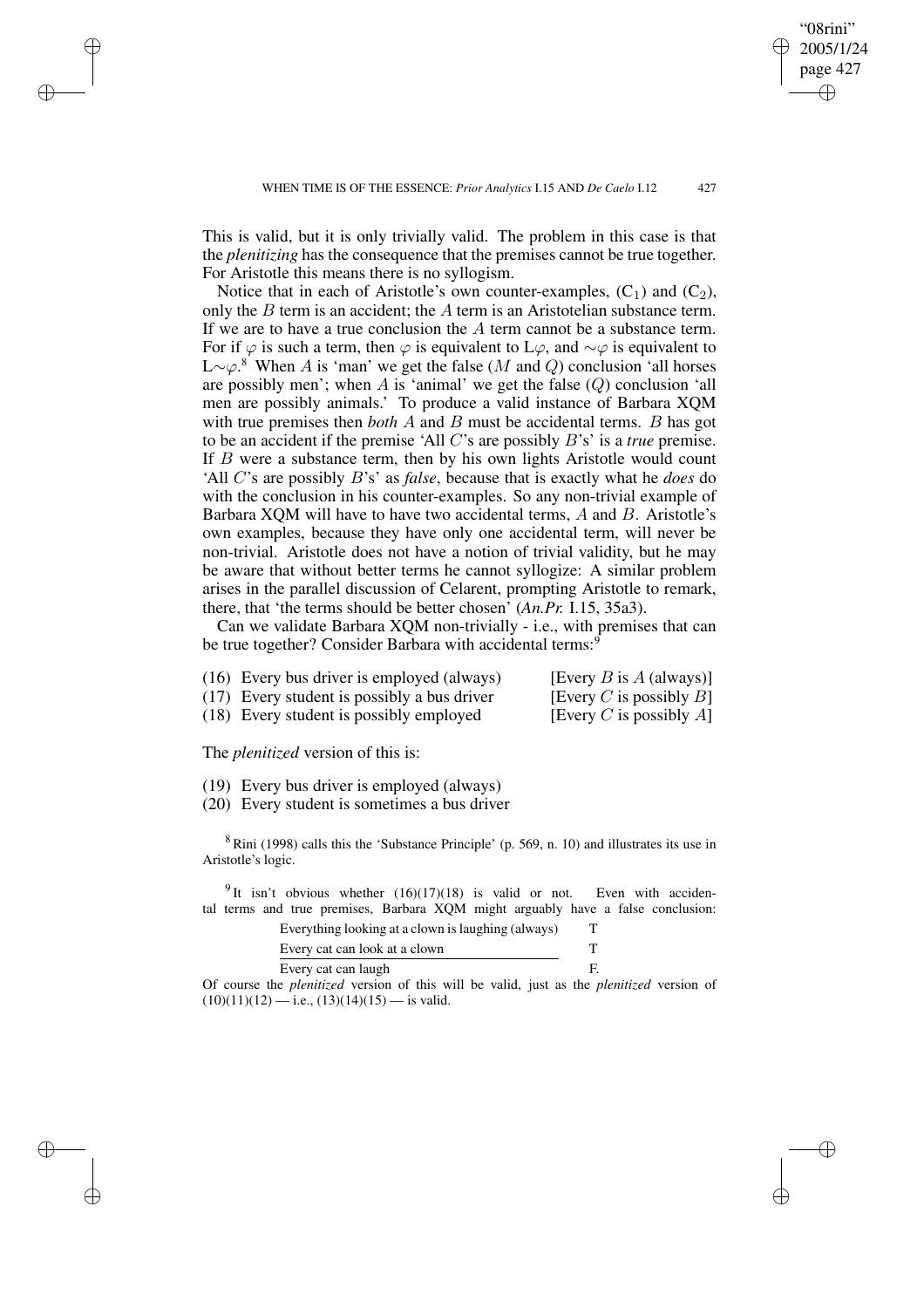"08rini" 2005/1/24 page 428 ✐ ✐

✐

✐

#### 428 ADRIANE A. RINI

(21) Every student is sometimes employed.

 $(19)(20)(21)$  is valid and non-trivial — it is easy to imagine a situation in which both premises and conclusion are true. First, consider the premises: (19) and (20) *can* be true together. It is always true that every bus driver is employed — i.e., for any person x at any time t, if x is a bus driver at t, then  $x$  is employed at  $t$ . And we can suppose that every student sometimes drives a bus. That is, for any person x and for any time t, if x is a student at t, then x drives a bus at some  $t'$ . So (19) and (20) can be true together in a way that (13) and (14) cannot. And so perhaps we are getting closer to an answer.

## III

It will help to separate out two different principles at play here. First, there is Aristotle's warning against choosing temporally restricted premises: Don't choose a premise that holds only at a time; choose premises that are true without qualification (*haplos*). In the present context that seems to mean we ought to choose premises that are true *always*, i.e., at all times. But this restriction alone does not validate Barbara XQM.

Second, there is plenitude. 'Every albatross could be in antarctica' is a premise about possibility — 'every albatross is possibly in antarctica.' When we use plenitude, we replace the modal premise with a temporal premise, to the effect that 'every albatross (actually) is sometimes in antarctica.'

But, plenitude is not trouble free, and there is controversy about whether or to what extent the principle of plenitude is part of Aristotle's reasoning.<sup>10</sup> *On Interpretation* 9 raises serious questions about how closely Aristotle adheres to plenitude. Consider *On Interpretation* 9, 19a13–14:

For example, it is possible for this cloak to be cut up, and yet it will not be cut up but will wear out first.

This is very clearly about a possibility that will not be realized, and so it looks like a straightforward rejection of plenitude. Hintikka, thinking that plenitude is a fundamental part of Aristotle's reasoning, suggests that plenitude does not apply to individual objects which can go out of existence; plenitude applies to *kinds of things*:

The possibility of a particular cloak's being cut up is a possibility concerning an individual object, and not a possibility concerning

<sup>10</sup> Waterlow (1982) and Judson (1983) discuss the matter in detail.

✐

✐

✐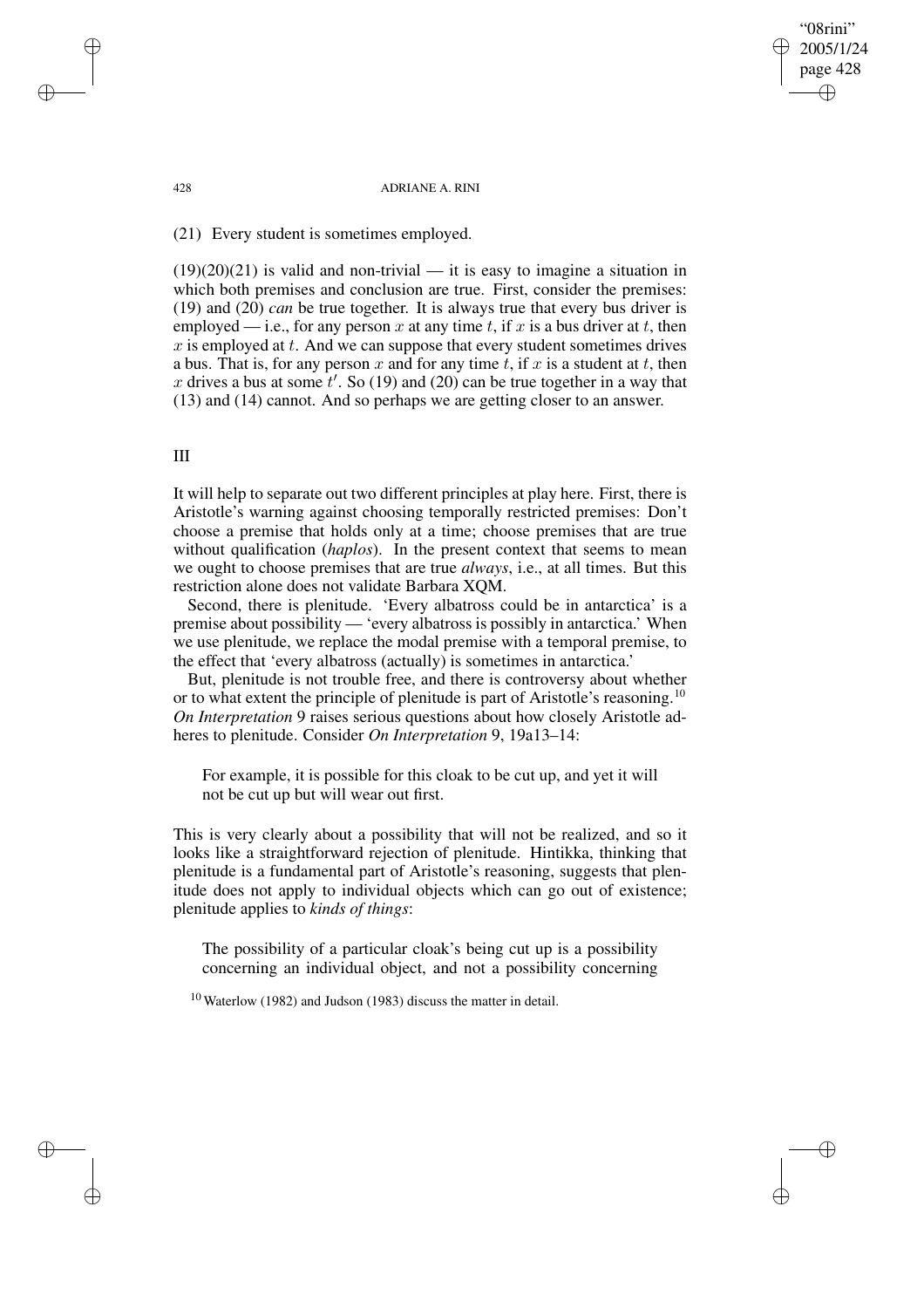✐

✐

✐

✐

"08rini" 2005/1/24 page 429

✐

✐

✐

✐

kinds of individuals or kinds of events. Nor does the unfulfilled possibility Aristotle mentions remain unfulfilled through an infinity of time, for when the cloak wears out, it goes out of existence, and no possibility can any longer be attributed to it. Thus Aristotle's example does show that the 'genuine' possibilities which the principle says are actualized do not for him include possibilities concerning individual objects which only exist for a certain period of time. [Hintikka,  $(1973, pp. 100-101)$ ]<sup>11</sup>

Take another example to catch the full effect of Hintikka's claim: It is possible for Winston Peters to turn gray, but in fact Winston will never turn gray. Let's suppose that he will die before he ever turns gray. Plenitude says if it is possible that he goes gray, then there is some time at which he goes gray. But in fact he will never reach such a time. Still, it is possible for Winston to turn gray. It is possible for him because there is somebody *else* who actually does turn gray. If Winston's father *is* gray, that may be enough to justify Winston's *capacity* to be gray.

Aristotle believed that the actual is prior to the possible. He says so in many places. *Metaphysics* Θ.8, 1049b17ff., makes the case particularly well:

...the actual which is identical in species though not in number with a potentially existing thing is prior to it. I mean that to this particular man who now exists actually and to the corn and to the seeing subject the matter and the seed and that which is capable of seeing, which are potentially a man and corn and seeing, but not yet actually so, are prior in time; but prior in time to these are other actually existing things, from which they were produced. For from the potentially existing the actually existing is always produced by an actually existing thing, e.g. man from man, musician by musician; there is always a first mover, and the mover already exists actually.

Extending the idea to our present examples, if it is possible for a particular cloak to be cut up, but this particular cloak will never really be cut up, then there must be something else that is actually cut up. And if Winston is potentially gray, but never actually gray, then his potential grayness must be

 $11$  There is, however, some evidence that a restriction against finitely existing objects is sometimes inappropriate. In *An.Pr.* A.13, 32b5–22 Aristotle does include possibilities concerning individual objects, objects which he clearly takes to exist for only a finite period of time. He gives an example: it is possible 'for a man to turn gray or grow or shrink.' And he notes parenthetically that 'this does not have continuous necessity because a man does not always exist, but when there is a man he is either of necessity or usually doing these things.' This sort of possibility includes what is possible for individuals with only finite existence.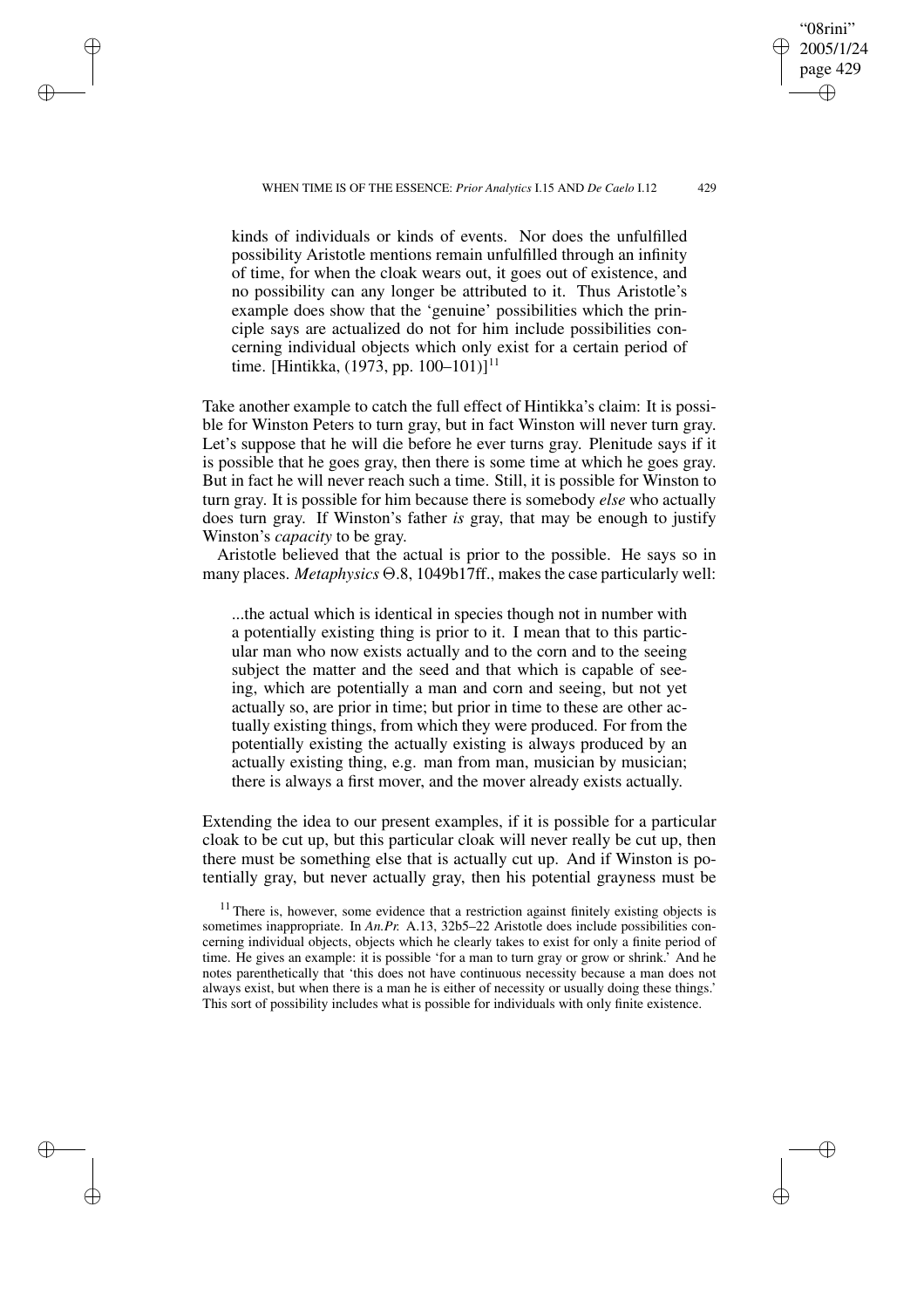430 ADRIANE A. RINI

"08rini" 2005/1/24 page 430

✐

✐

✐

✐

produced by something which is actually gray. But while there may be good reason to think Aristotle might believe something like kind plenitude in this sense, kind plenitude does not help in *An.Pr.* I.15 because kind plenitude will not validate Barbara XQM. We need unrestricted (A)(B) plenitude to do that. If we use kind plenitude then 'every albatross could be (a bird) in antarctica' at best gives '*some* albatross will be in antarctica.' (Or, if the relevant *kind* is bird, then we would get 'some bird will be in antarctica.') In our non-trivial Barbara XQM, 'every student is possibly a bus driver' at best gives 'some student is sometimes a bus driver.' Kind plenitude would disallow Barbara XQM, which has a universal conclusion; instead, we would only have an existential conclusion. So the version of plenitude that has the power to validate Barbara XQM is unrestricted (A)(B) plenitude; kind plenitude is not strong enough to do that.

## IV

Hintikka locates 'a kind of proof' for (apparently unrestricted) plenitude in *De Caelo* I.12.

A man has, it is true, the capacity at once of sitting and of standing, because when he possesses the one he also possesses the other; but it does not follow that he can at once sit and stand, only that at another time he can do the other also. But if a thing has for infinite time more than one capacity, another time is impossible and the times must coincide. Thus if anything which exists for infinite time is destructible, it will have the capacity of not being. Now if it exists for infinite time let this capacity be actualized; and it will be in actuality at once existent and non-existent. [*De Caelo* I.12, 281b16–23]

But, as Aristotle goes on to explain, this is impossible — nothing can both be and not be at the same time. And so anything that exists for an infinite time cannot be destructible. Suppose Socrates is actually sitting at  $t_1$ . He still has (at  $t_1$ ) the capacity to stand even while he is sitting. That capacity is unrealized at  $t_1$  but might be realized at some other time  $t_2$ . So at  $t_1$  possibly Socrates is standing, even though he is actually sitting. That is:

(22) [(Possibly not-sitting) at  $t_1$ ] & [(sitting) at  $t_1$ ]

But Aristotle is worrying about a thing's having a capacity for an infinite time — 'if a thing has for infinite time more than one capacity, another time is impossible and the times must coincide.' So 'sitting' in (22) needs to be

✐

✐

✐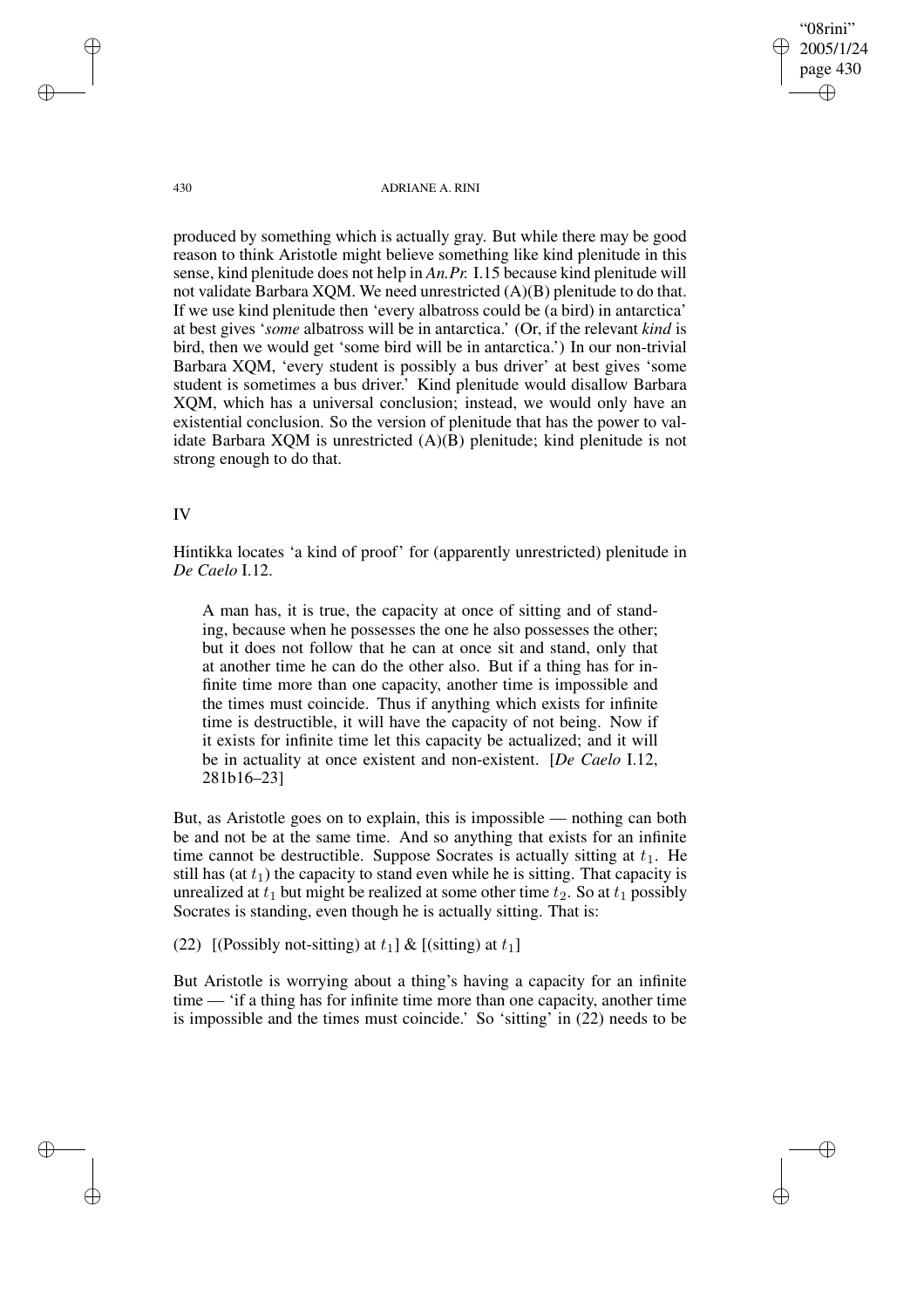"08rini" 2005/1/24 page 431

✐

✐

✐

✐

upgraded to 'always sitting' to get (23):

✐

✐

✐

✐

(23) [(Possibly not-sitting) at  $t_1$ ] & [always sitting]

Aristotle appears to take (23) as false.

A number of interpretations have been put forward to explain what is going on here. These interpretations fall into two general categories — negative and positive. Either Aristotle has made a bad mistake (one which, presumably, he would retract if anyone were to point it out to him), or Aristotle is here reasoning according to certain principles which correctly entail the falsity of (23). On the positive side are Jaakko Hintikka and Sarah Waterlow. Waterlow (1982) attributes to Aristotle a notion of 'relative temporalized possibility' which she finds at work here. Hintikka (1973) finds plenitude at work here. If Aristotle believes all possibilities will be realized at some time, then (23) really is impossible. This is because according to plenitude at some time  $t_2$  Socrates will not sit, and yet he always sits. Plenitude takes us from (23) to (24):

(24) [Not sitting at  $t_2$ ] & [always sitting].

But (24) is impossible. The problem with this answer has been noted by others: This cannot be a *proof* of plenitude, because it *assumes* plenitude.

C. J. F. Williams and Lindsay Judson accuse Aristotle of varying degrees of logical errors. Williams (1965) suggests that Aristotle's mistake is to read (22) as though it were (25):

(22) [(Possibly not-sitting) at  $t_1$ ] & [(sitting) at  $t_1$ ]

(25) Possibly (not-sitting at  $t_2$  & sitting at  $t_1$ )

This leads him to read (23) as though it were (26):

- (23) [(Possibly not-sitting) at  $t_1$ ] & [always sitting]
- (26) Possibly (not-sitting at  $t_2$  & always sitting)

(25) could be true, but (26) could not be. It is clear that Williams' analysis of *De Caelo* is very similar to Patterson's analysis of *Prior Analytics*. The crucial difference is that Williams is dealing with (explicitly) temporal propositions. Recall that on Patterson's analysis it looks as if Aristotle's mistake is going from [(possibly  $p$ ) & (possibly  $q$ )] to [possibly  $(p\&q)$ ]. However, note that, here, in (25) Aristotle allows that p and q can be realized at different times. The addition of the temporal qualifications helps make clear exactly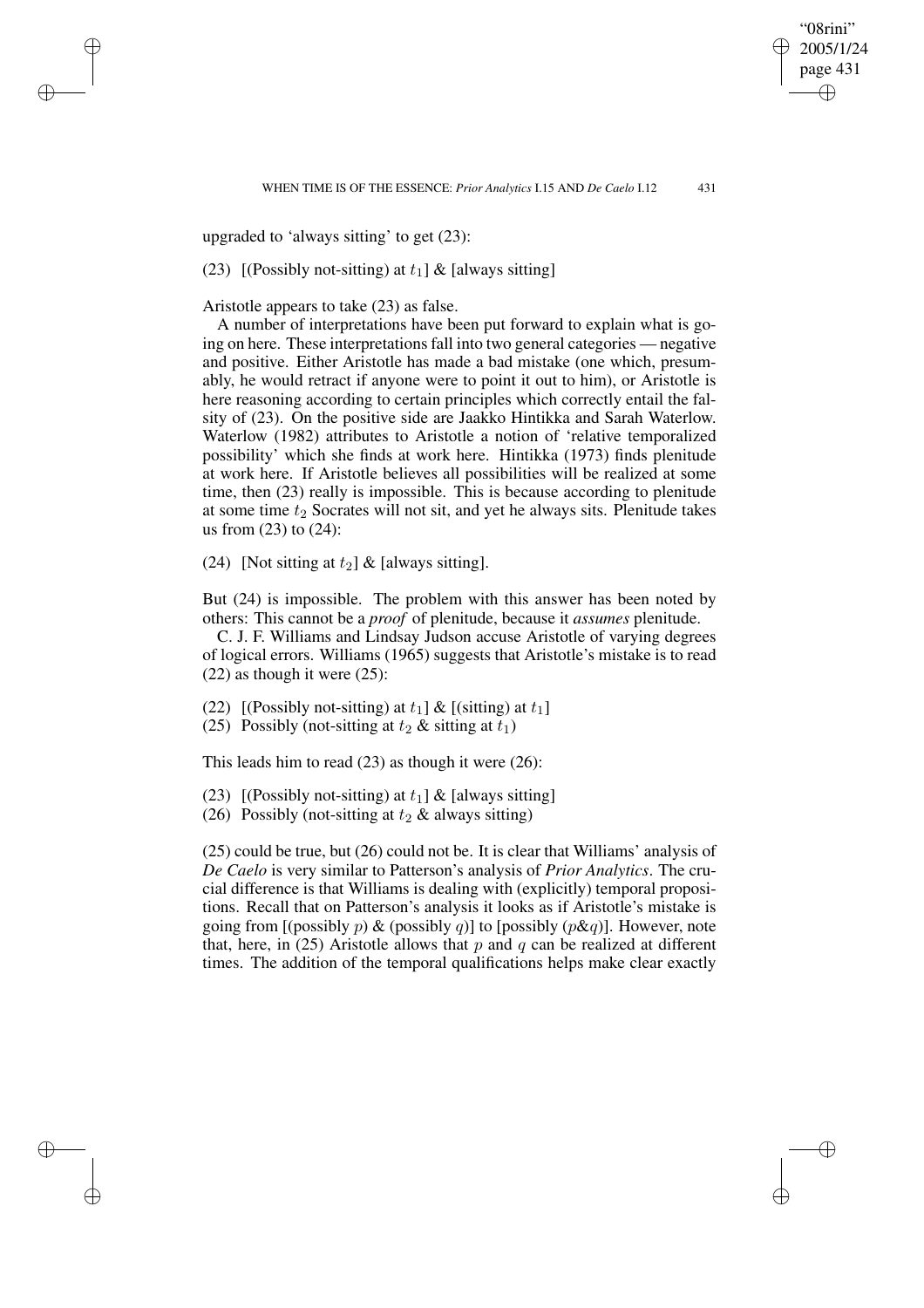✐

✐

#### 432 ADRIANE A. RINI

where the problem arises. Aristotle only gets into trouble when one capacity is realized at all times, or *haplos*. 12

While (25) is *one* way of showing that a man has two capacities at  $t_1$ , it is not the *only* way the matter can be analyzed. If you think of time as a line that unrolls, then you certainly might say that anything possible will happen at some point *on that line*. But another way you might explain future possibilities is to say that there are 'branching futures' — that is, there are various ways the future might happen, various possible time lines into the future, only one of which will be realized. We then say that you have a *capacity* to do something at a time if you do do it in a *possible future* of that time. According to Williams, Aristotle's goof is the failure to realize that even if Socrates is in fact sitting at a time he might not have been sitting *even at that very same time*. On the branching futures model, Socrates could be sitting at  $t_1$  in one branch and not sitting at  $t_1$  in another branch. Here is how it would work: From any point in time, future possibilities branch out. Most of the branches represent future possibilities that will remain unrealized, but one branch is realized. This is the branch which represents the possibilities which are actualized (in the future).  $t_2$  (sitting)



In the diagram above, the actualized possibilities are linked by a bold line. On the bold line, Socrates is *always* sitting, but *even on the bold line* he has the capacity to not sit because he does not sit at  $t_1$  and at  $t_2$  *on other lines.* But if the bold line were the *only* line, and Socrates is always sitting on the bold line, then he cannot have the capacity to not sit. One way of taking the matter then is to suppose that Aristotle understands the possible as something that can be realized (for no contradiction results from realizing a possibility, *An.Pr.* 34a25–27). This makes good sense on a branching futures model. But if Aristotle does not admit unrealized futures, and only admits the bold line, then it would seem that the only way a possibility could be realized is in the actual future, giving us (24).

Judson (1983) finds Aristotle committing a 'monstrous error.' Judson calls the mistake the '*insulated realization manoeuvre*,' or 'IR manoeuvre' for short:

<sup>12</sup> Patterson (p. 163) refers to the relevant passage from *De Caelo* I.12, but not in connection with this point.

✐

✐

✐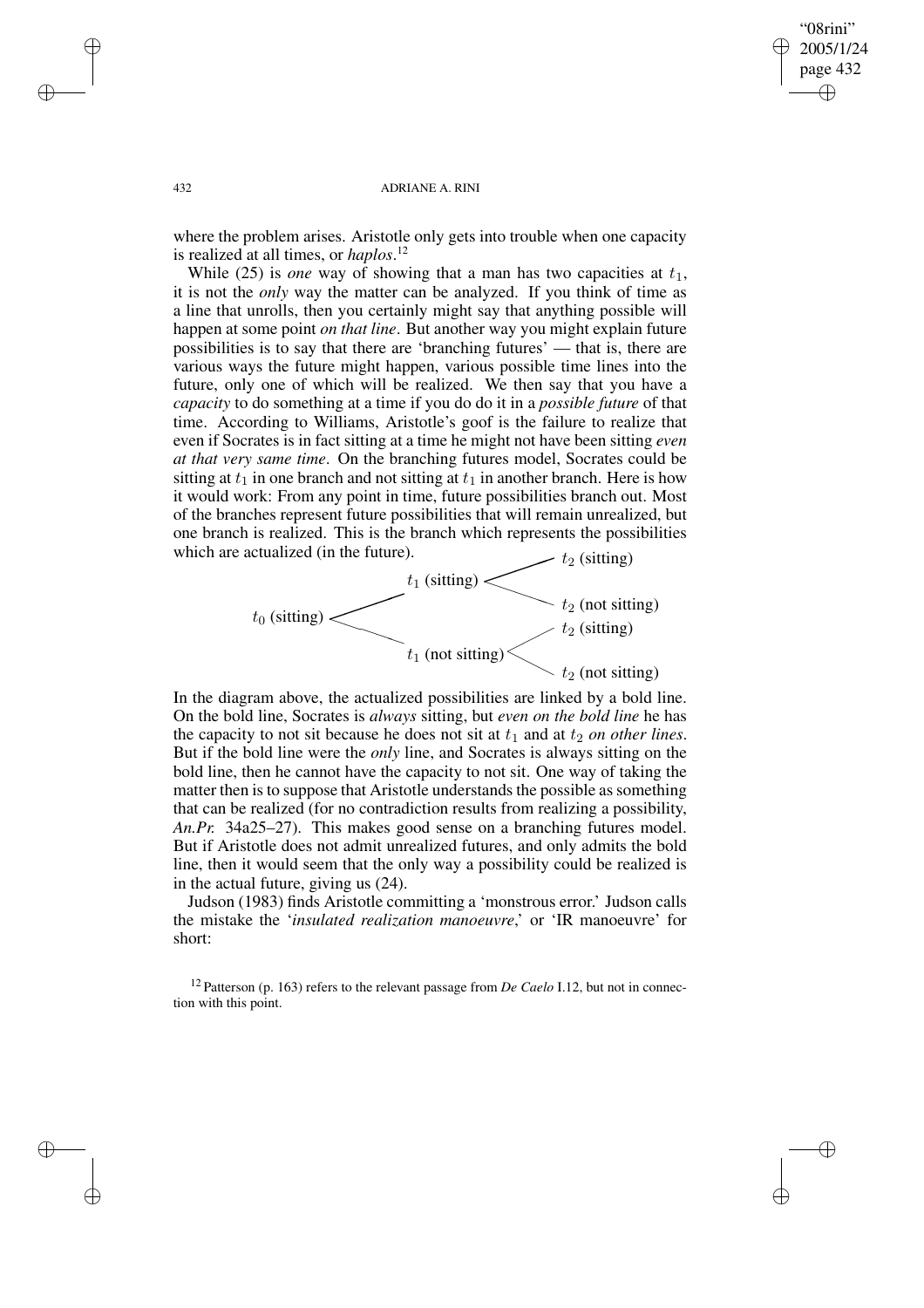WHEN TIME IS OF THE ESSENCE: *Prior Analytics* I.15 AND *De Caelo* I.12 433

Aristotle here [*De Caelo* 281b2–25] seems to think that his test can be applied to a candidate for possibility *without regard to whether the supposition of its holding requires changes in what else can be taken to be true*... the realization of the possibility (or exercise of the capacity) is supposed in complete insulation — causal and logical — from anything else which is taken to hold. (I do not, of course, mean to suggest that Aristotle calmly thought out this manoeuvre as I have characterized it, and took it to be a perfectly sound analytical tool; rather, it is simply what his fallacious way of arguing here amounts to.) [Judson (1983, p. 230)]

If the IR manoeuvre is the correct analysis of the *De Caelo* passage, then the IR manoeuvre would seem also to explain the puzzle about Barbara XQM in *An.Pr.* I.15. The explanation then is very different from the explanation based on plenitude. It goes like this. Aristotle argues that Barbara XQM is valid:

(4) Every  $B$  is  $A$ 

✐

✐

✐

✐

- (5) Every C is possibly- $B$
- (6) Every C is possibly- $A$

In accounting for its validity, he supposes something which he says is false but not impossible. That is, he supposes the possibility in  $(5)$  realized. This is our  $(8)$ : All C is B. But when Aristotle supposes this possibility is realized, he uses the IR manoeuvre. He supposes the possibility actual '*without regard to whether the supposition of its holding requires changes in what else can be taken to be true.*' Consider again the earlier example where A is rat, B is in the cage, and  $C$  is monkey. If our premises are true, then everything in the cage is a rat, and all monkeys are possibly in the cage. When Aristotle supposes this possibility realized, he does so 'in complete insulation... from anything else which is taken to hold.' If it is true that everything in the cage is a rat (and rats are not monkeys), then it cannot be true that all monkeys are (actually) in the cage.

As we have seen, Aristotle may have seen some of the problem. For requiring the premises to be *haplos* means that everything in the cage is *always* a rat, so that *whenever* we realize the possibility that every monkey is in the cage, we are in trouble. In the *De Caelo* case, it is only if Socrates is *always* sitting that the realization of his capacity to stand is blocked by the IR manoeuvre. Formally, Judson's IR manoeuvre for the *De Caelo* passage is also very like Patterson's analysis of the *An.Pr.* passage. The important difference is that, as in the case of Williams, Judson's analysis makes essential use of time. For when something has a capacity at one time, the realization of

"08rini" 2005/1/24 page 433

✐

✐

✐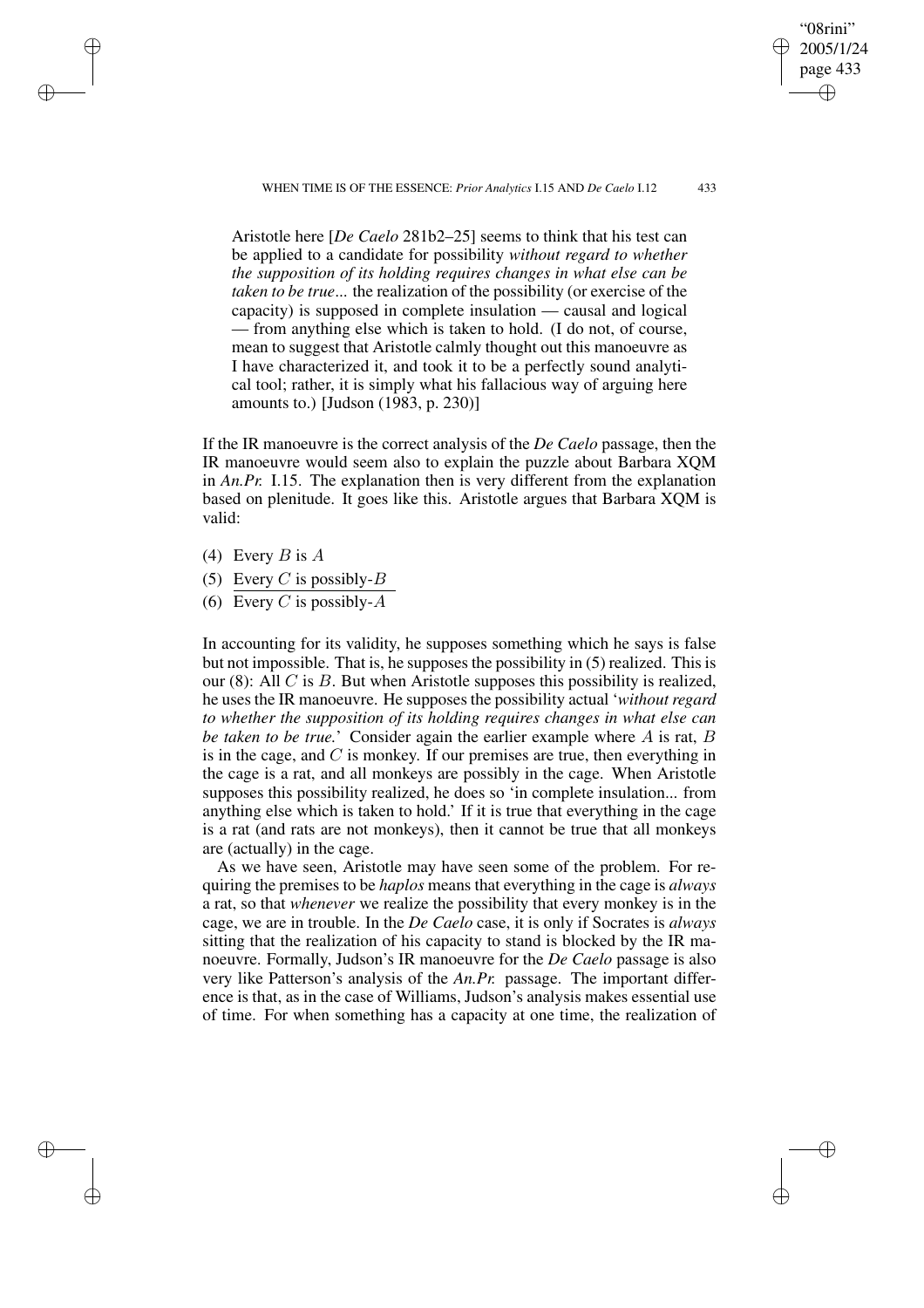"08rini" 2005/1/24 page 434 ✐ ✐

✐

✐

434 ADRIANE A. RINI

that capacity can take place at another time. Aristotle's fallacious reasoning in *De Caelo* is about time; the realization of a possibility is understood as realization at some time or another. This is explicit in Aristotle's argument.

Could a developmental story be told? Let us suppose that Judson is right about the IR manoeuvre. Unrestricted  $(A)(B)$  plenitude does not feature in *On Interpretation* 9, which, in the traditional ordering, is the earliest work mentioned here. Generally, *An.Pr.* is considered to be an earlier work than *De Caelo*, but Williams (1965, pp. 213–214) considers dating *De Caelo* before the *Analytics*. Suppose that *De Caelo* is earlier and that Judson is right about the IR manoeuvre in *De Caelo*; then perhaps by the time Aristotle came to write the *Prior Analytics* he had gotten the IR manoeuvre fixed in his mind as part of his logical machinery. Another possibility (and one that would sit better with Patterson's analysis) is simply that *An.Pr.* 34b7–18, was added later, after *De Caelo* was written and after Aristotle got hung up about time.

# V

Whatever is going on in *An.Pr.* I.15, it is the same puzzle we encounter in *De Caelo* I.12. Both of these passages can be explained in either of *two* ways: positively, by plenitude, or negatively, by attributing to Aristotle a mistake, like Judson's IR manoeuvre or the logical confusion Williams describes.<sup>13</sup> So the question is whether plenitude is just the result of a mistake or whether it is an assumption which is part of the basis of Aristotle's thought. Hintikka would appear to be arguing that Aristotle does not make a mistake. And that is the issue I will turn to now. Does plenitude rescue Aristotle from a mistake?

One way we might test plenitude is by looking at its broader effect on Aristotle's syllogistic. If plenitude is part of Aristotle's general reasoning, then at least it ought to be consistent with his syllogistic reasoning. In order to see how well plenitude fits the logic, we need to look first at how we might translate the modal syllogisms into predicate logic. Assuming plenitude,

✐

✐

✐

 $13$  Notice that if we accept the IR manoeuvre, then we retain all the force of plenitude since plenitude follows from the IR manoeuvre. To see this suppose that Socrates is always sitting. Suppose also that Socrates has the capacity not to sit. The IR manoeuvre says it is consistent to realize this capacity at some time or other. So suppose that it is realized. Then there is a time at which Socrates is not sitting. The IR manoeuvre allows that this can be realized without changing anything else which is taken to hold. The IR manoeuvre would tell us that it is consistent to realize the possibility of Socrates not sitting even if he is never not sitting. But to realize the possibility of not sitting in conjunction with his always sitting is *not consistent*. As Judson says, 'the IR manoeuvre is absurd.'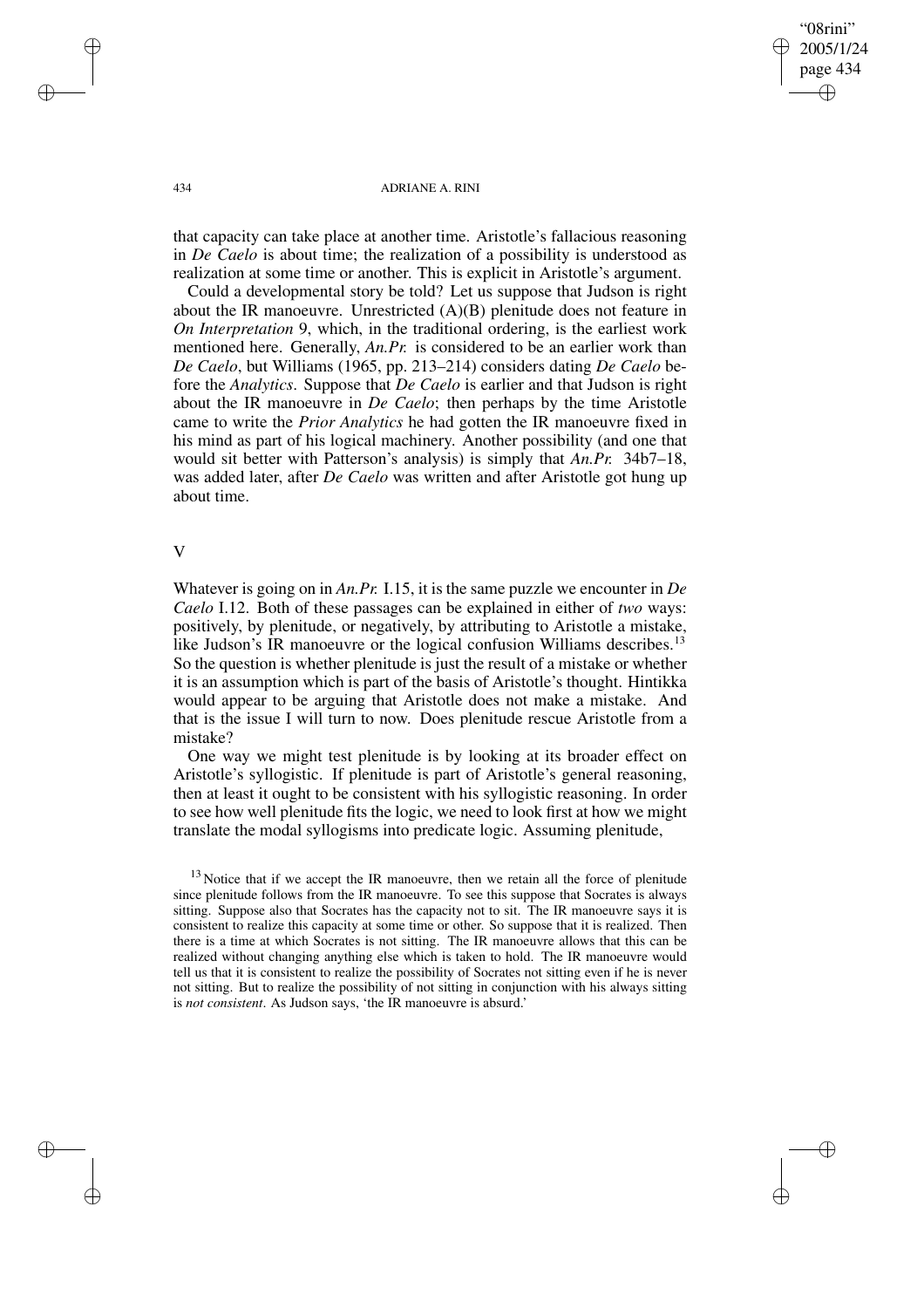"08rini" 2005/1/24 page 435 ✐ ✐

✐

✐

- (L)  $A$  belongs to every  $B$  of necessity
- $(X)$  A belongs to every B,

✐

✐

✐

✐

would be equivalent to the following:<sup>14</sup>

- (L<sub>1</sub>) For any x, if x is B at time  $t^*$ , then for any  $t, x$  is  $A$  at  $t$  $\forall x(Bxt\ast\supset \forall tAxt)$
- $(X_1)$  For any x, if x is B at time t<sup>\*</sup>, then x is  $A$  at  $t*$  $\forall x(Bxt\ast\supset Axt\ast)$

where t<sup>\*</sup> is a particular moment in time — i.e., t\* is 'now ( $\tau \delta \nu \hat{\nu} \nu$ ).' So, (L<sub>1</sub>) and  $(X_1)$  are *plenitized*, but non-*haplos* translations. Another possibility is that our translations ought to be both *plenitized* and *haplos*. So, perhaps, the following would be better:

- (L<sub>2</sub>) For any x and any time t, if x is B at t,  $\forall x \forall t (Bxt \supset \forall t' Axt')^{15}$ then for any  $t'$ , x is A at  $t'$
- $(X_2)$  For any x and any time t, if x is B at t,  $\forall x \forall t (Bxt \supset Axt)$ then  $x$  is  $A$  at  $t$

These seem to be similar to what Patterson (pp. 177) attributes to Nortmann (1990).

In order to evaluate how well plenitude works in the apodeictic syllogistic, we need to test it in the apodeictic syllogisms themselves. The crucial premise is the assertoric premise. First translate it according to  $(X_1)$ . If  $(L_1)$ is used then, Barbara LXL (*An.Pr.* 30a17–23) and Barbara XLL (30a23–33) would be:

| Barbara LXL $[(X_1)(L_1)]$ (valid)          | Barbara XLL $[(X_1)(L_1)]$ (invalid)        |
|---------------------------------------------|---------------------------------------------|
| $\forall x(Bxt \rightarrow \forall t Axt)$  | $\forall x(Bxt \ast \supset Axt \ast)$      |
| $\forall x (Cxt \in \bigcirc Bxt \ast)$     | $\forall x (Cxt \rightarrow \forall t Bxt)$ |
| $\forall x (Cxt \rightarrow \forall t Axt)$ | $\forall x (Cxt \rightarrow \forall t Axt)$ |

Using  $(X_1)$  and  $(L_1)$  translations, Barbara LXL comes out valid and Barbara XLL comes out invalid — just as Aristotle says they must.<sup>16</sup> But, consider

<sup>14</sup> You do not need plenitude to get from (L) to (L<sub>1</sub>), but you do need it to get from (L<sub>1</sub>) to  $(L)$ .

<sup>15</sup> This is equivalent to  $\forall x (\exists t Bxt \supset \forall t' \, Axt')$ , though nothing here turns on this.

<sup>16</sup> Using  $(X_1)$  and  $(L_2)$  will fail to validate Barbara LXL.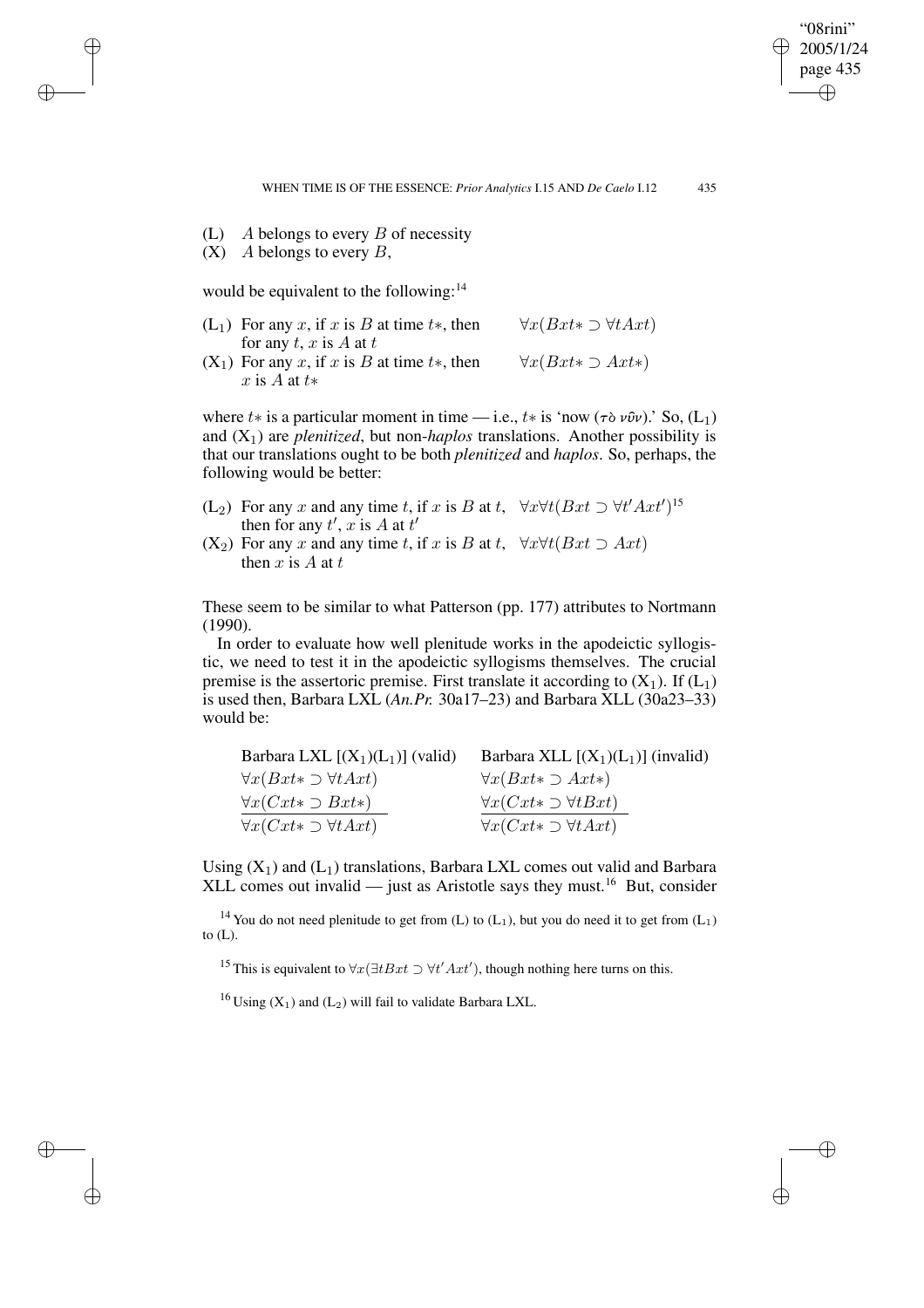✐

✐

#### 436 ADRIANE A. RINI

Barbara XQM using  $(X_1)$  together with  $(M_1)$  for propositions about possibility and  $(Q_1)$  for propositions about contingency:

(M<sub>1</sub>) For any x, if x is B at time  $t^*$ , then for some  $t$ ,  $x$  is  $A$  at  $t$  $\forall x(Bxt \in I \exists t Axt)$ (Q<sub>1</sub>) For any x, if x is B at t<sup>\*</sup>, then x is A at some  $t$ and not  $A$  at some other time  $t'$  $\forall x(Bxt \in \exists t \Delta x t \& \exists t' \sim \Delta x t')$ Barbara XQM  $[(X_1)(Q_1)(M_1)]$  $\forall x(Bxt\ast\supset Axt\ast)$  $\forall x (Cxt \in \exists t \exists t' \sim Bxt')$ ∀x(Cxt∗ ⊃ ∃tAxt)

Barbara XQM comes out invalid because we cannot assume that  $\exists t Bxt$  is realized *at the same time as* t∗. We also need to consider *haplos* readings of possible and contingent propositions:

 $(M<sub>2</sub>)$  For any x and any t, if x is B at t, then for some t, x is  $A$  at t  $\forall x \forall t (Bxt \supset \exists t Axt)$  $(Q_2)$  For any x and any t, if x is B at t, then x is A at some t and not  $A$  at some other time  $t'$  $\forall x \forall t (Bxt \supset (\exists t Axt \& \exists t' \sim Axt'))$ 

Barbara XQM  $[(X_1)(Q_2)(M_2)]$  $\forall x(Bxt \ast ∃ At*)$  $\forall x \forall t (Cxt \supset (\exists t Bxt \& \exists t' \sim Bxt'))$  $\forall x \forall t (Cxt \supset \overline{\exists t Axt})$ 

This is not valid for the same reason as before: we cannot assume that  $\exists t Bxt$ is realized *at the same time as* t∗.

If we follow Aristotle's instructions in *An.Pr.* 34b7–18, we need to chose premises that hold *haplos* (at all times), which seems to mean that we need something like  $(X_2)$ . Using  $(X_2)$ ,  $(Q_1)$  and  $(M_1)$  we have:

✐

✐

✐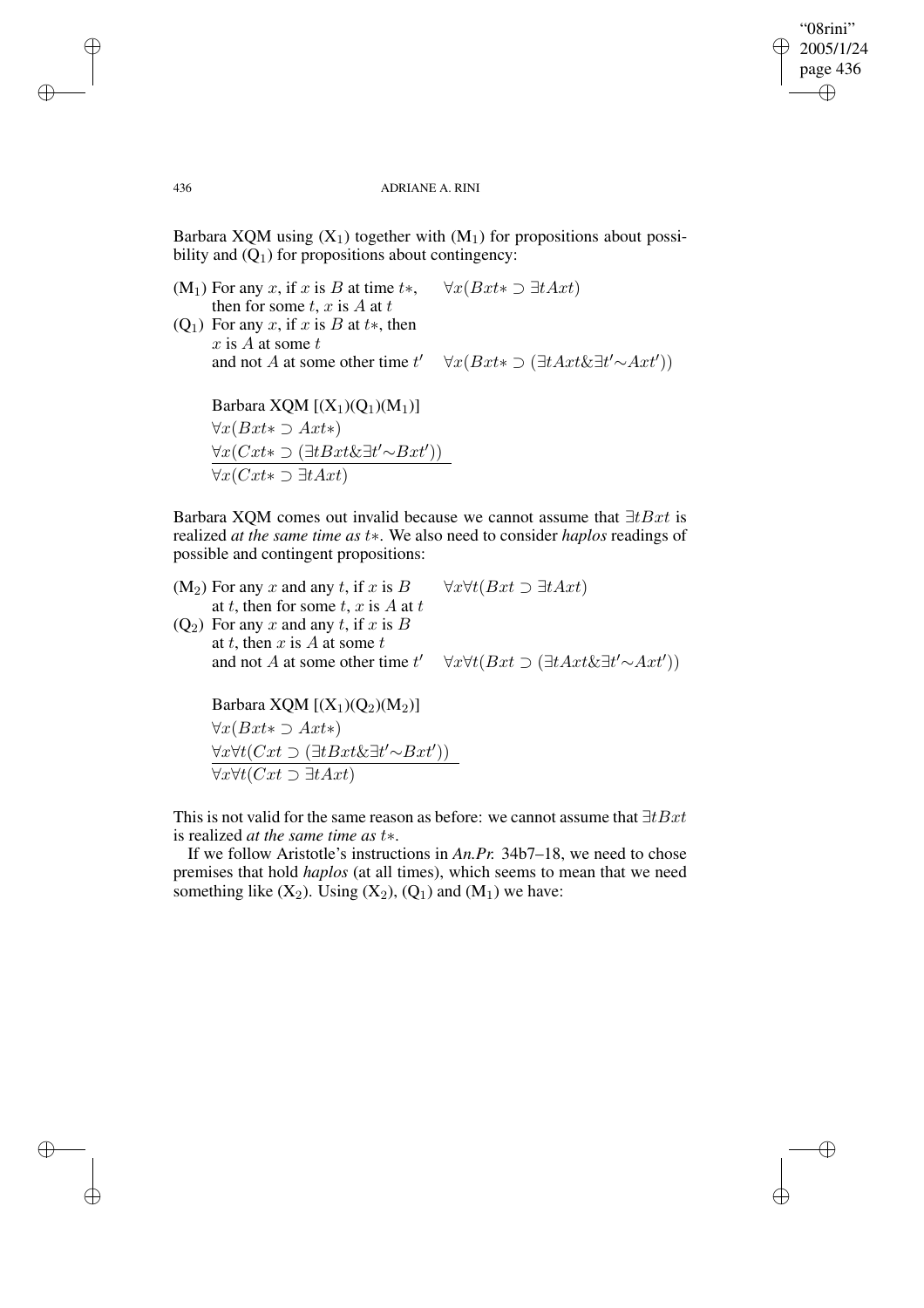"08rini" 2005/1/24 page 437 ✐ ✐

✐

✐

Barbara XQM  $[(X_2)(Q_1)(M_1)]$  (valid)  $\forall x \forall t (Bxt \supset Axt)$  $\forall x (Cxt \in \exists t \exists t' \sim Bxt')$  $\forall x (Cxt \in I \exists t Axt)$ 

✐

✐

✐

✐

Similarly,  $(X_2)$ ,  $(Q_2)$  and  $(M_2)$  give a valid Barbara XQM:

Barbara XQM  $[(X_2)(Q_2)(M_2)]$  (valid)  $\forall x \forall t (Bxt \supset Axt)$  $\forall x \forall t (Cxt \supset (\exists t Bxt \& \exists t' \sim Bxt'))$  $\sqrt{x\forall t(Cxt \supset \exists t \, Axt)}$ 

Using  $(X_2)$  for the assertoric premise validates Barbara XQM whether we translate the Q and M propositions using  $(Q_1)$  and  $(M_1)$  or  $(Q_2)$  and  $(M_2)$ .<sup>17</sup> But there is a catch:  $(X_2)$  also validates Barbara XLL whether  $(L_1)$  or  $(L_2)$ is used:

| Barbara XLL $(L_1)$                         | Barbara XLL $(L_2)$                               |
|---------------------------------------------|---------------------------------------------------|
| $\forall x \forall t (Bxt \supset Axt)$     | $\forall x \forall t (Bxt \supset Axt)$           |
| $\forall x (Cxt \rightarrow \forall tBxt)$  | $\forall x \forall t (Cxt \supset \forall t Bxt)$ |
| $\forall x (Cxt \rightarrow \forall t Axt)$ | $\forall x \forall t (Cxt \supset \forall t Axt)$ |

So if we use  $(X_2)$  then we cannot get the apodeictic syllogistic right, because there is no real difference between a true non-modal proposition of the form given in  $(X_2)$  and a true apodeictic (L) proposition. But Aristotle clearly states that *there is* a difference between the invalid Barbara XLL and the valid Barbara LLL.<sup>18</sup> Hintikka thinks this a problem for the apodeictic syllogistic because he thinks the principle of plenitude is central to Aristotle's modal reasoning:

<sup>&</sup>lt;sup>17</sup> If  $(Q_2)$  is the right way to translate the contingent proposition, then plenitude will not validate Barbara XQQ, but it will validate Barbara XQM. Any invalid modal instance of Barbara XQM will have a corresponding *plenitized* version with at least one false premise. If the M-conclusion 'every C is possibly-A' is false, then the *plenitized* conclusion 'every C is sometimes A' is false. But if the *plenitized* syllogism is valid and the conclusion is false, then a premise had to be false.

<sup>&</sup>lt;sup>18</sup> Obviously the Q and M translations do not enter into this.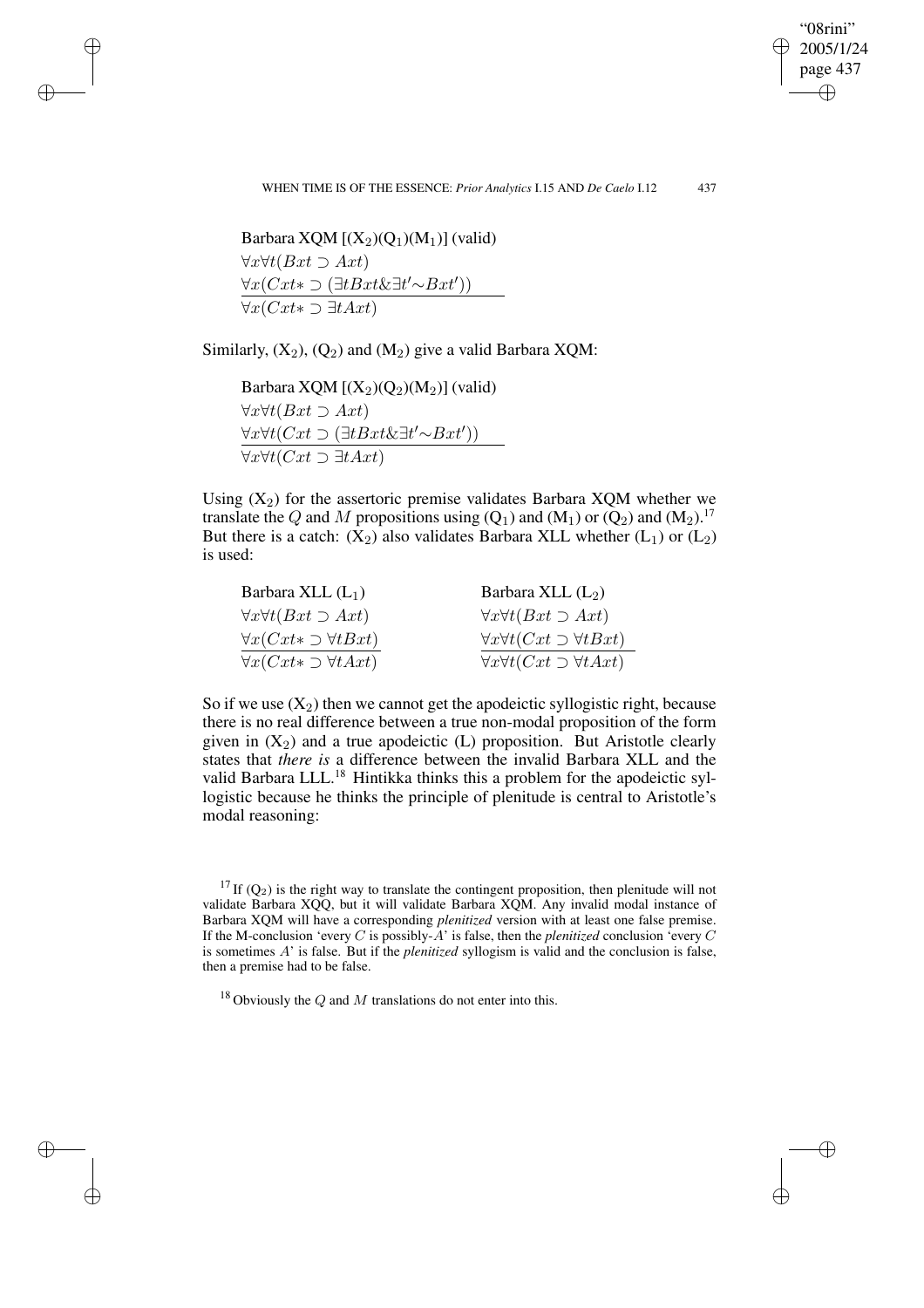#### 438 ADRIANE A. RINI

"08rini" 2005/1/24 page 438

✐

✐

✐

✐

As a consequence [of the principle of plenitude], whatever is always true is true necessarily according to Aristotle.

Now, Aristotle also insists that universal assertoric (non-modal) premisses, i.e. premisses of the form

(I)  $\Lambda$  applies to all  $\tilde{B}$ ,

have to be understood with no limitation with respect to time, for instance so as to be restricted to the present moment. (See *An.Pr.* I 15, 34b7–18.) What this means is that premisses like (I) will have to take in all individuals, past, present, and future. From the principle of plenitude it therefore follows that if (I) is true, it is necessarily true. [Hintikka, (1973, pp. 136–137)]

Appealing to both plenitude and the *haplos* requirement, Hintikka interprets the universal affirmative non-modal (X) premise and the apodeictic (L) premise the same way:  $\forall x \forall t (Bxt \supset Axt)$ . Without a meaningful distinction between Xs and Ls, the apodeictic syllogistic falls apart, but the apodeictic syllogistic is usually regarded as far more coherent than the problematic syllogistic, and so even if we take the principle of plenitude to be part of Aristotle's thought, that does not rescue him from a confusion in his modal thinking.<sup>19</sup>

## VI

By combining the contributions of a number of authors I have tried to show how the same confusions in Aristotle's temporal reasoning occur in two apparently different works in such a way that a consideration of each throws light on the other. (This provides more evidence for not isolating Aristotle's modal logic from the rest of his philosophy.) Patterson offers an analysis of Barbara XQM that focuses specifically on the passage *An.Pr.* I.15, 34a34– b2, but his account of Barbara XQM does not hinge on Aristotle's talk of *haplos* premises in 34b7–18, nor does it reflect the similarity with *De Caelo* I.12, 281b16–23. Williams and Judson offer interpretations of the *De Caelo*

✐

✐

✐

<sup>&</sup>lt;sup>19</sup> Such a conclusion may not worry Hintikka who is inclined to think that the modal syllogistic is inconsistent anyway, though, of course, Hintikka does not attribute to Aristotle the same confusion as Judson does. For a full discussion of the apodeictic syllogistic, see Rini (1998). Someone might claim that *in the apodeictic syllogistic* a universal affirmative X-proposition has the form given in  $(X_1)$ . But *in the problematic syllogistic* a universal affirmative X-proposition has the form given in  $(X_2)$ . Patterson (p. 167, n. 28) reports that Geach (in an unpublished manuscript) considers some such move. But in the absence of any other evidence that Aristotle translates his modal propositions differently, this response hardly makes the syllogistic any less coherent than Hintikka thinks it is.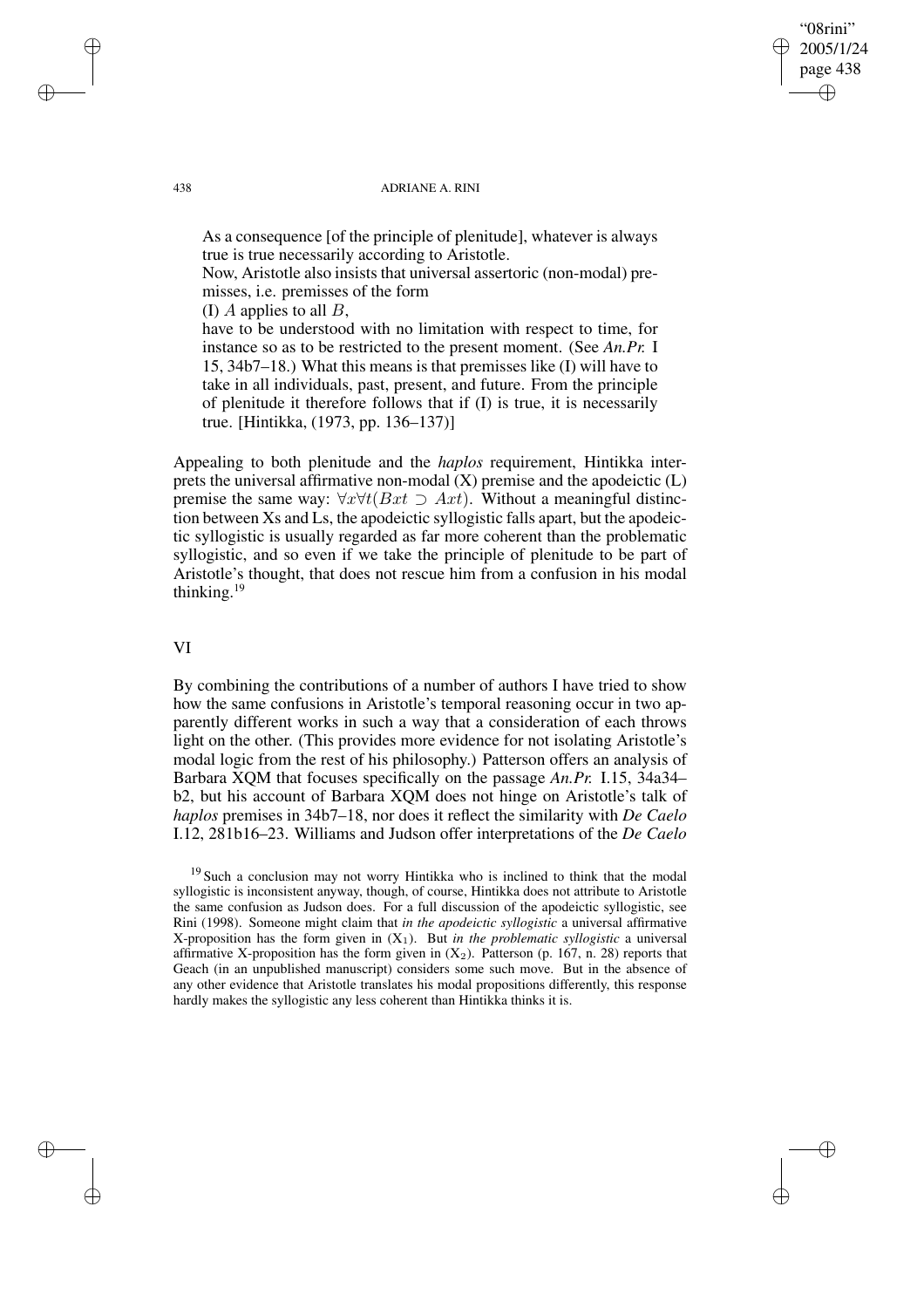passage that help explain the role time plays in Aristotle's reasoning, but they do not develop an analysis of the *An.Pr.* passage. Hintikka provides an analysis of both *De Caelo* and *Prior Analytics* via plenitude, but as Hintikka notices plenitude does not preserve the coherence of the apodeictic (necessary) syllogistic.

✐

✐

✐

✐

This seems to me to be as far as the issue can be taken in purely logical terms. To go further, one would need, I think, to look more closely at Aristotle's struggles with time in works such as *Physics* and *Metaphysics*.

> School of History, Philosophy and Politics Massey University Private Bag 11-222 Palmerston North New Zealand E-mail: A.Rini@massey.ac.nz

"08rini" 2005/1/24 page 439

✐

✐

✐

✐

## References

- Hintikka, Jaakko. 1973. *Time and Necessity: Studies in Aristotle's Theory of Modality.* Oxford: Clarendon Press.
- Judson, Lindsay. 1983. 'Eternity and Necessity in *De Caelo* I.12.' 217–255 in *Oxford Studies in Ancient Philosophy* I, (ed. Julia Annas). Oxford: Clarendon Press.
- Mignucci, M. 1972. *On a Controversial Demonstration of Aristotle's Modal Syllogistic: An Enquiry on Prior Analytics A.15.* Padua: Editrice Antenore.
- Nortmann, Ulrich. 1990 'Ueber die Stärke der aristotelischen Modallogik.' *Erkenntnis* 32, pp. 61–82.
- Patterson, Richard. 1995. *Aristotle's Modal Logic: Essence and Entailment in the Organon.* Cambridge: Cambridge University Press.
- Rini, Adriane. A. 1996. 'The *Aristotelicity* of Thomason's Semantics.' *Logique et Analyse*, No. 155–56 , pp. 255–70.
- Rini, Adriane. A. 1998. 'Is There a Modal Syllogistic?' *Notre Dame Journal of Formal Logic* 39:4 (Fall 1998), pp. 554–72.
- Ross, W.D. 1949. *Aristotle's Prior and Posterior Analytics. A Revised Text with Introduction and Commentary.* Oxford: Clarendon Press.
- Smith, Robin. 1989. *Aristotle: Prior Analytics translated, with introduction, notes, and commentary.* Indianapolis: Hackett Publishing Company.
- Thom, Paul. 1996. *The Logic of Essentialism: An Interpretation of Aristotle's Modal Syllogistic.* Dordrecht: Kluwer Academic Publishers.